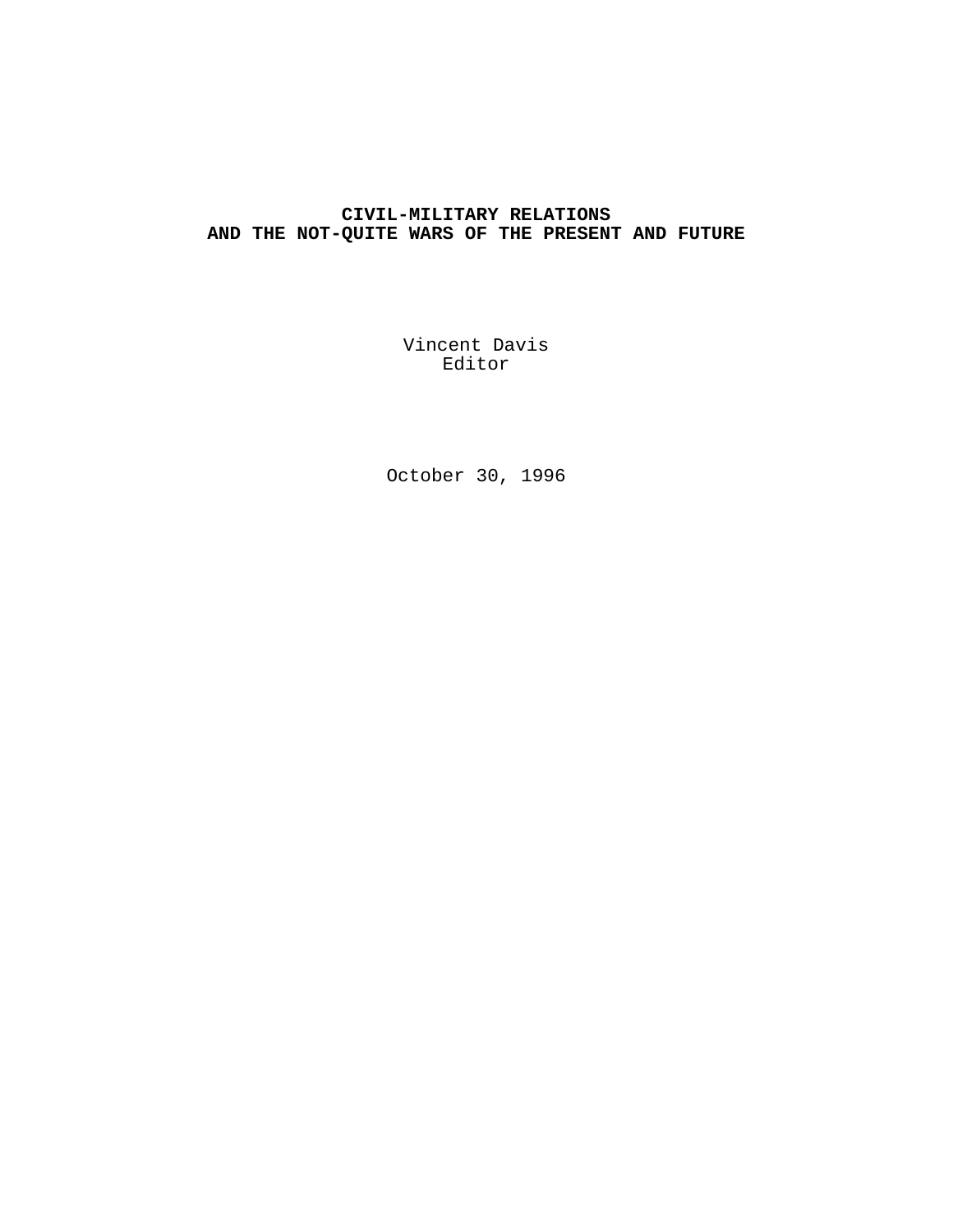#### \*\*\*\*\*\*\*

These papers originally were presented to the Patterson School Symposium on Military Operations Other Than War, sponsored by the U.S. Army War College's Strategic Studies Institute and The Patterson School of Diplomacy and International Commerce, University of Kentucky. The views expressed in this report are those of the authors and do not necessarily reflect the official policy or position of the Department of the Army, the Department of Defense, or the U.S. Government. This report is cleared for public release; distribution is unlimited.

## \*\*\*\*\*\*\*

Comments pertaining to this report are invited and should be forwarded to: Director, Strategic Studies Institute, U.S. Army War College, Carlisle Barracks, PA 17013-5244. Comments also may be conveyed directly to the Director of Research, Dr. Earl H. Tilford, Jr., by calling commercial (717) 245-4086 or DSN 242- 4086. Copies of this report may be obtained from the Publications and Production Office by calling commercial (717) 245-4133, DSN 242-4133, FAX (717) 245-3820, or via the Internet at rummelr@carlisle-emh2.army.mil.

\*\*\*\*\*\*\*

All 1995 and later Strategic Studies Institute (SSI) monographs are available on the Strategic Studies Institute Homepage for electronic dissemination. SSI's Homepage address is: http://carlisle-www. army.mil/usassi/.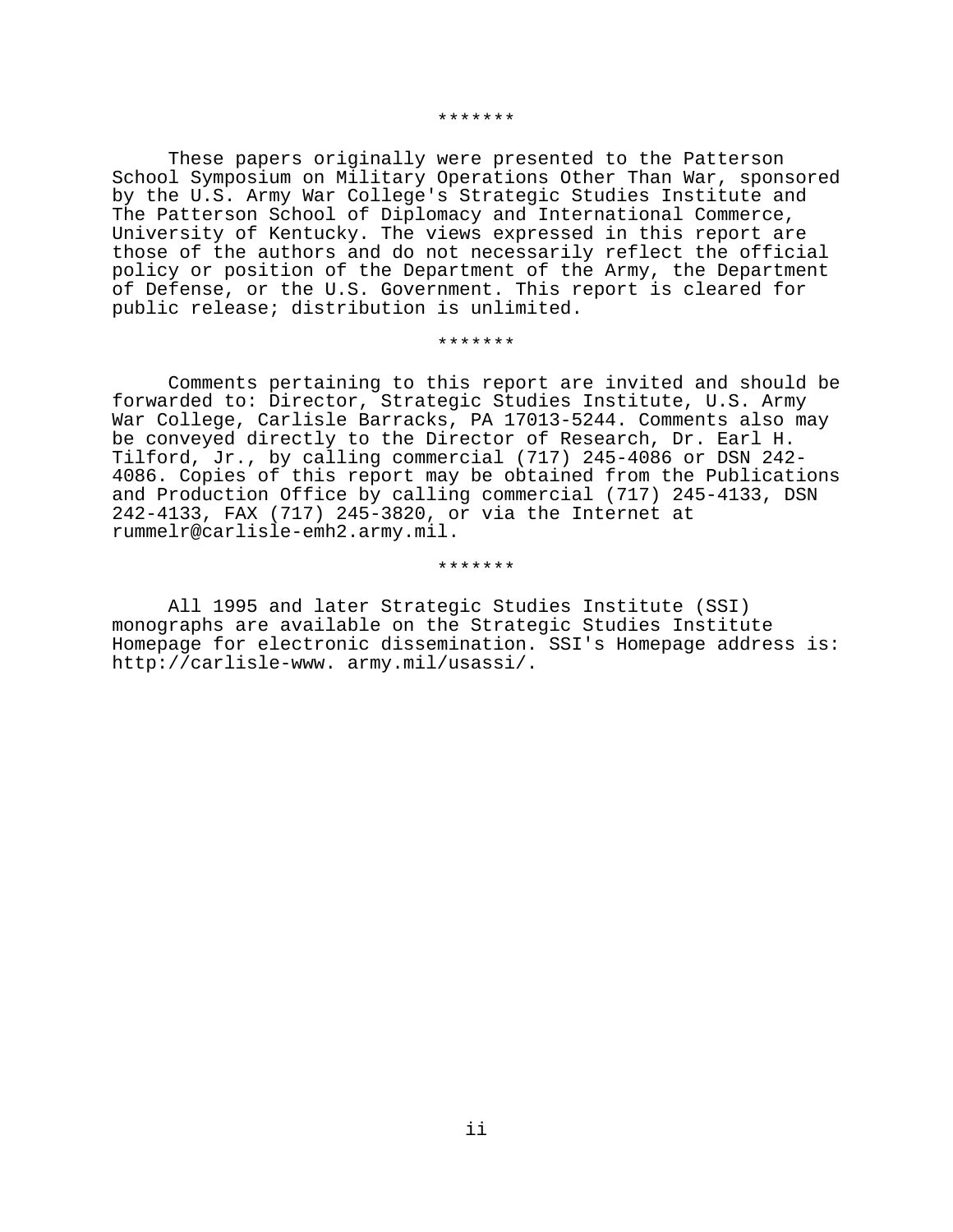#### **PREFACE**

In September 1995, the University of Kentucky's Patterson School of Diplomacy and International Commerce and the U.S. Army War College's Strategic Studies Institute hosted a symposium surveying the area between the high end of humanitarian intervention and the low end of low-intensity conflict in the not-quite wars that U.S. forces have been engaging in since the end of the Cold War. The following papers on various aspects of civil-military relations resulted from this symposium. Military intervention is nothing new in American history. In their role as commander-in-chief, presidents resorted to this stratagem with some regularity prior to World War II and have done so since 1945 with increasing frequency. But the symposium examined the argument that the pattern of interventions since the end of the Cold War, although sharing some characteristics with traditional patterns, represents a new trend. Participants at the symposium included several distinguished generals and admirals, ambassadors, knowledgeable Pentagon civilian policymakers, scholars from throughout academia, and a number of think-tank strategists. Their papers ranged from case studies of recent interventions in Somalia and Haiti to discussions of issues involving civil-military relations. The Army War College and the Strategic Studies Institute were pleased to support the Patterson School's symposium. The following papers are presented to stimulate thought and discussion on the topic of civil-military relations.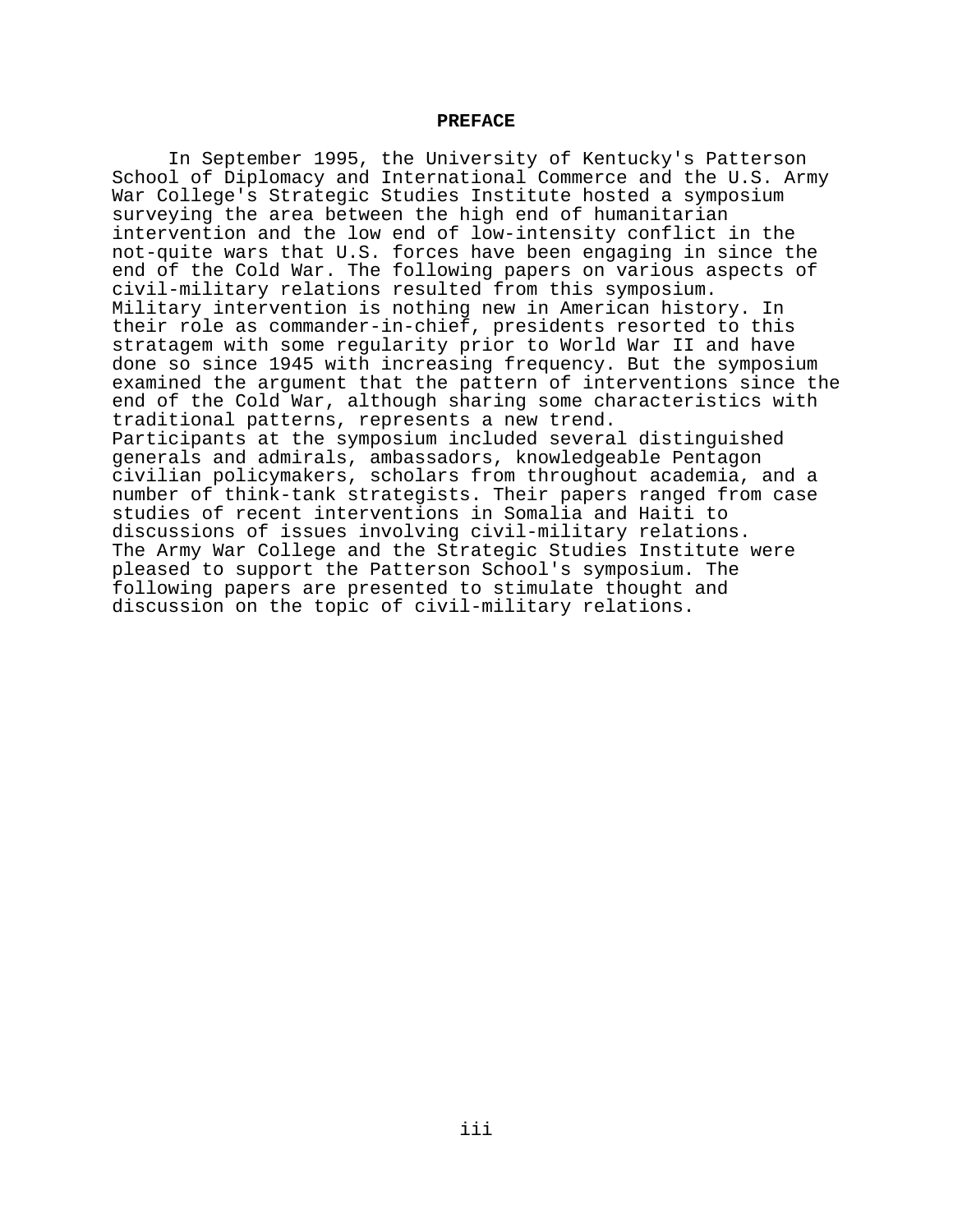#### **FOREWORD**

Classic civil-military relations literature, especially at the strategic level, focuses on the relationships between the highest political authorities on the one hand, and the most senior military leaders on the other. But in a broader sense, the topic includes the nature of relationships between society and the military institutions the society supports with the expectation that the military will defend the society's shores and interests from foreign aggressors. The dynamics of civilmilitary relations also can include the nature of relationships between soldiers and sailors on weekend passes in the local town, whether at home or abroad. In addition, it includes the relationship between the base or post commander and the local mayor of the town or city outside the gate.

With the end of the Cold War, changes in national and international affairs raised civil-military relations questions in new contexts. The front edge of the "baby-boomer" generation who began filling key political offices in the early 1990s often had little or no meaningful prior contact with the military. Some senior military leaders, for their part, remained imbued with resentments based on their perceptions of grossly unfair civilian leadership and "meddling" during the Vietnam War. The stage was set for new concerns about civil-military relations just as a rapid succession of operations got underway in Somalia, Haiti, Bosnia, and elsewhere.

Three papers presented at the Patterson School-Strategic Studies Institute Symposium focused on civil-military relations at various levels. West Point professor Don M. Snider maintains that continued pressures on the armed forces--especially the Army--to put aside war-fighting missions in favor of other missions will further strain civil-military relations. In the second essay, retired Admiral Stanley R. Arthur examines the broader aspects of civil-military relations where he sees a growing estrangement between all levels of the armed forces on the one hand, and the larger civilian society on the other. Finally, George Washington University professor Deborah D. Avant argues that the post-Vietnam war reluctance of senior military officers to take their forces into low-level threat interventions does not constitute defiance of established civilian political authority. In fact, she holds that this is precisely the way the American system of constitutionally-divided government is supposed to work, and that the real problem is the inability of top civilian politicians to form and achieve a consensus in their vision.

Together these papers address a spectrum of issues attendant to the current debate over civil-military relations. I commend them to your consideration. On behalf of The Patterson School and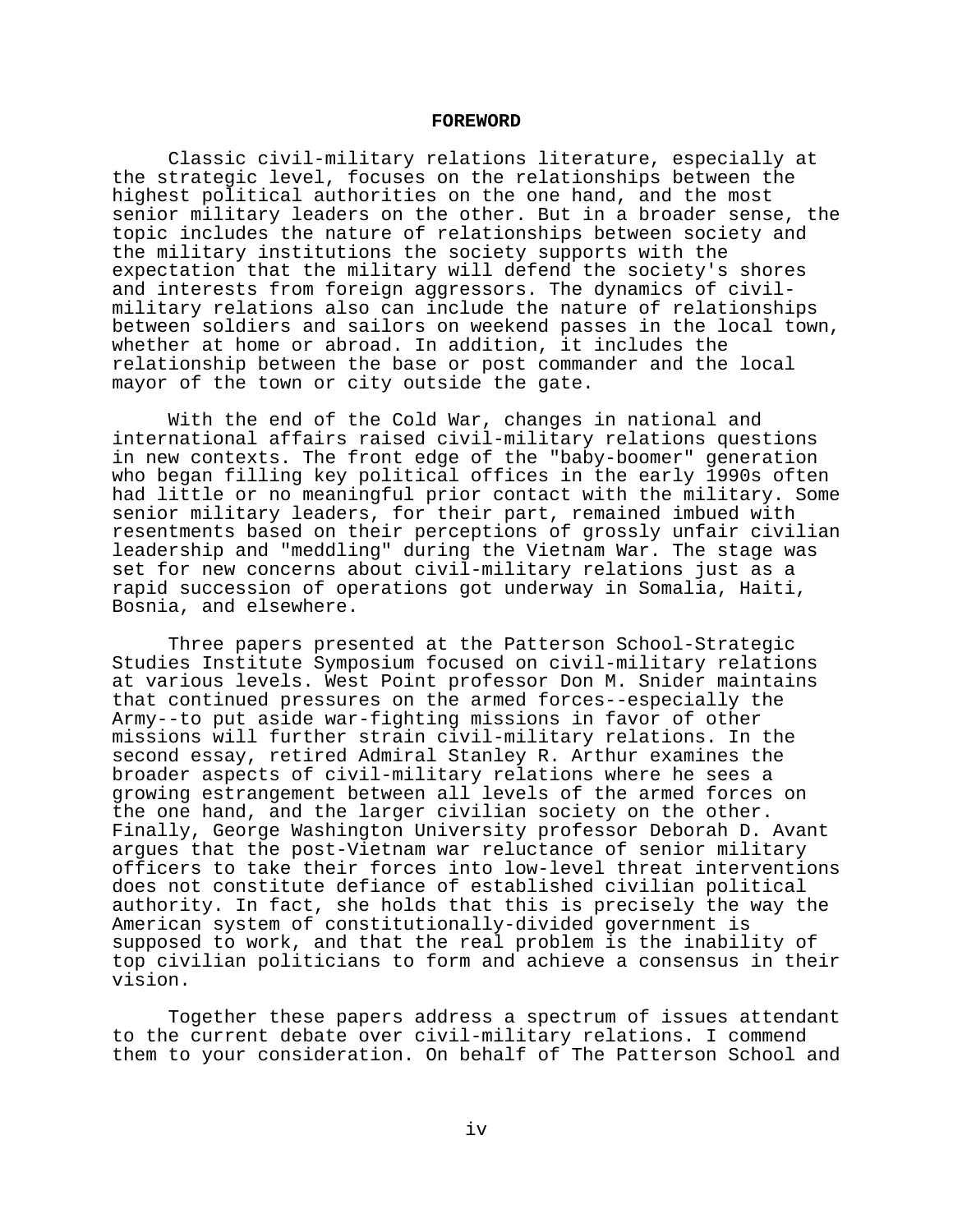the University of Kentucky, I wish to thank the Army War College and the Strategic Studies Institute for their support, without which the symposium could not have been held.

> VINCENT DAVIS Patterson Chair Professor The Patterson School of Diplomacy and International Commerce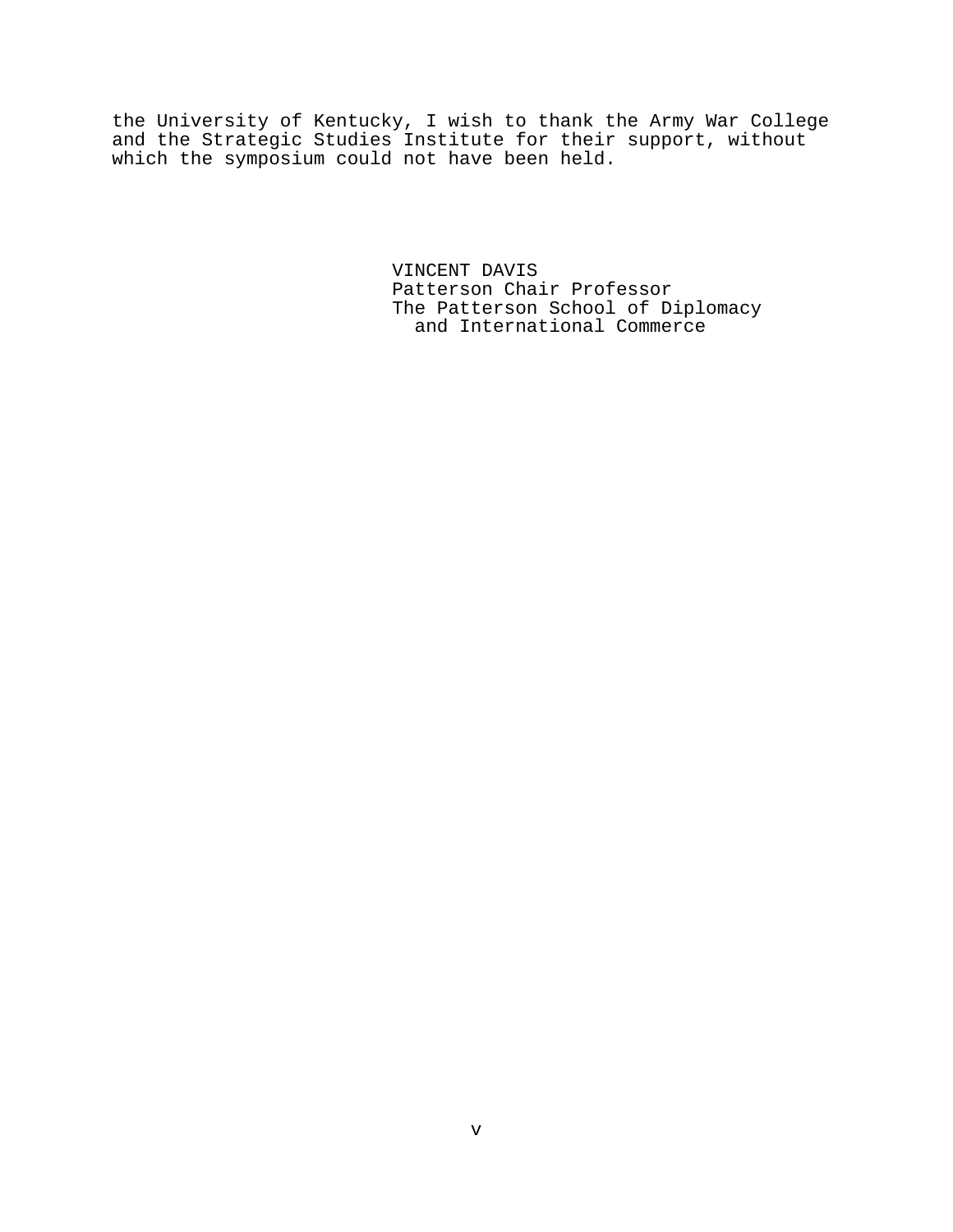## **U.S. CIVIL-MILITARY RELATIONS AND OPERATIONS OTHER THAN WAR**

Don Snider

To provide context, I begin with three hypotheses about the current state of civil-military relations in the United States. Within that hypothesized context, I will then discuss what I believe to be the principal implications for future civilmilitary relations stemming from continued U.S. involvement at the low end of the conflict spectrum in "operations other than war" (OOTW).

## Three Hypotheses.<sup>1</sup>

The recent debate over a potential "crisis" in U.S. civilmilitary relations, in part a result of Professor Richard Kohn's article in the Spring 1994 issue of The National Interest, has been quite productive.<sup>2</sup> It compelled research and professional introspection into issues that have not been examined in sufficient depth for some time. From those processes, and the real tensions in civil-military relations that have been identified, I offer the following three hypotheses about the underlying systemic causes.<sup>3</sup>

First, taking the nub of the current tensions to be in the decisionmaking context with focus on who decides and what they get to decide, it is hypothesized that at this interface individual military decisionmakers are better prepared to deal with current and future decisionmaking than are their civilian counterparts. They are better prepared in that they are better educated and trained and have had more relevant experience. To use a sports idiom, the military clearly has "the better team and a deeper bench." Examples range from General Colin Powell reportedly "taking advantage" of President Clinton on the homosexual issue to interagency councils in Washington where flag officers and colonels generally arrive better prepared to outperform their civilian counterparts. Even in the interface between the Depart-ment of Defense (DOD) and Congress, the military staffs at the Pentagon usually outperform the congressional staffs and those of their analytical support agencies. Finally, in the field, the military is taking the lead in the joint mission and political-military analyses that now precede most all operations other than war.

Although the plausible explanations for this phenomena have not been empirically demonstrated, they include short-lived administrations, presidential personnel policies for making political appointments that emphasize criteria other than executive competence, growing piles of "ethics" regulations that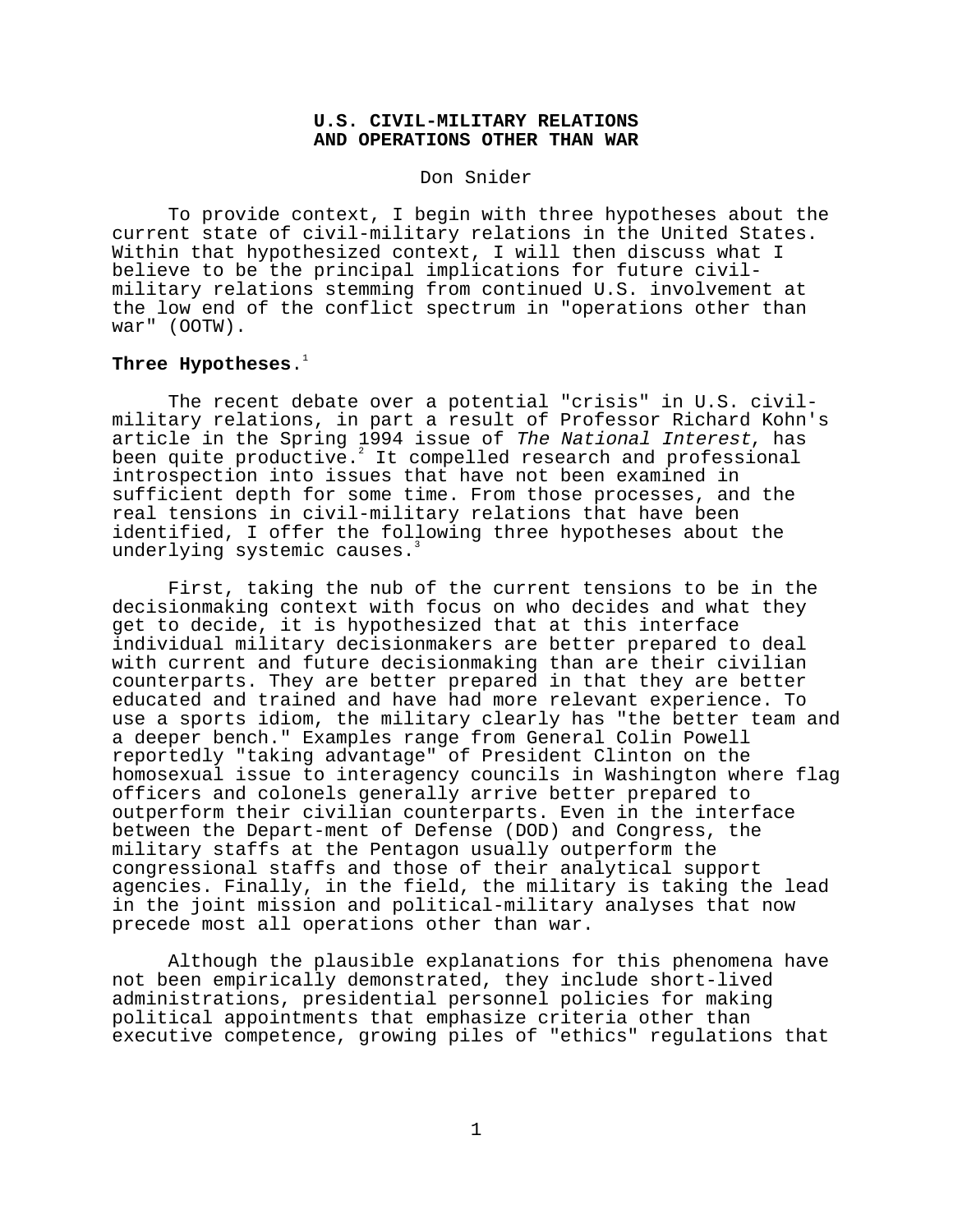make it increasingly difficult to entice top-quality individuals away from the private sector and into politically-appointed positions, and the thinning quality of career civilians in the federal bureaucracy, in addition to the decreasing familiarity with the military among the civilian leadership. For instance, for the first time in history, the majority of the members of the 104th Congress have had no military experience. Furthermore, this particular administration has appointed far fewer military veterans than any preceding administration. Finally, large numbers of civilians with experience in the Cold War military, intelligence, scientific, and policymaking communities are retiring or seeking employment outside the government.

On the other side of the relationship, within the post-Vietnam military, plausible explanations portray the converse. More officers than ever before are educated in the policy sciences at the best universities. They enter more often and remain longer in policy-type assignments, both in Washington and in various joint commands around the globe. Goldwater-Nichols legislation has produced joint specialists with remarkable professional competence to populate staffs within and without Washington; albeit at the expense of the traditionally powerful service staffs.<sup>4</sup> Finally, major post-Cold War military operations like DESERT SHIELD/DESERT STORM have reflected areas of traditional expertise for uniformed officers, such as midintensity conventional operations emphasizing informational and technological dominance. Few civilian leaders or their staffs have had experience or training in those areas.

Second, neither the civilian leadership, regardless of party, nor the military services have a common vision of the future. They have no clear concept of what the military should be able to do, and therefore no common vision of how the services should be organized, trained, and equipped for the 21st century.<sup>5</sup> In other words, there is not a generally accepted mid-or longrange plan within which, at multiple levels of decisionmaking, civilian and military decision-makers can comfortably agree on who decides and for what. For support of this hypothesis, I need cite no more than the two tortuous processes, as yet inconclusive, attempting since 1992 to resolve the essential issues of strategy and defense policy: those that produced Presidential Decision Document (PDD) 25 on U.S. military interventions, and the ever-changing Pentagon approach to theater missile defenses, the greatest vulnerability of current, powerprojection military strategy.

Third, both parties to the relationship, as well as the general public, are changing their ideas of what "correct" or "good" civil-military relations should be in the threat-free environment of today. Simply stated, normative conceptions are changing. In the past it was better understood, and better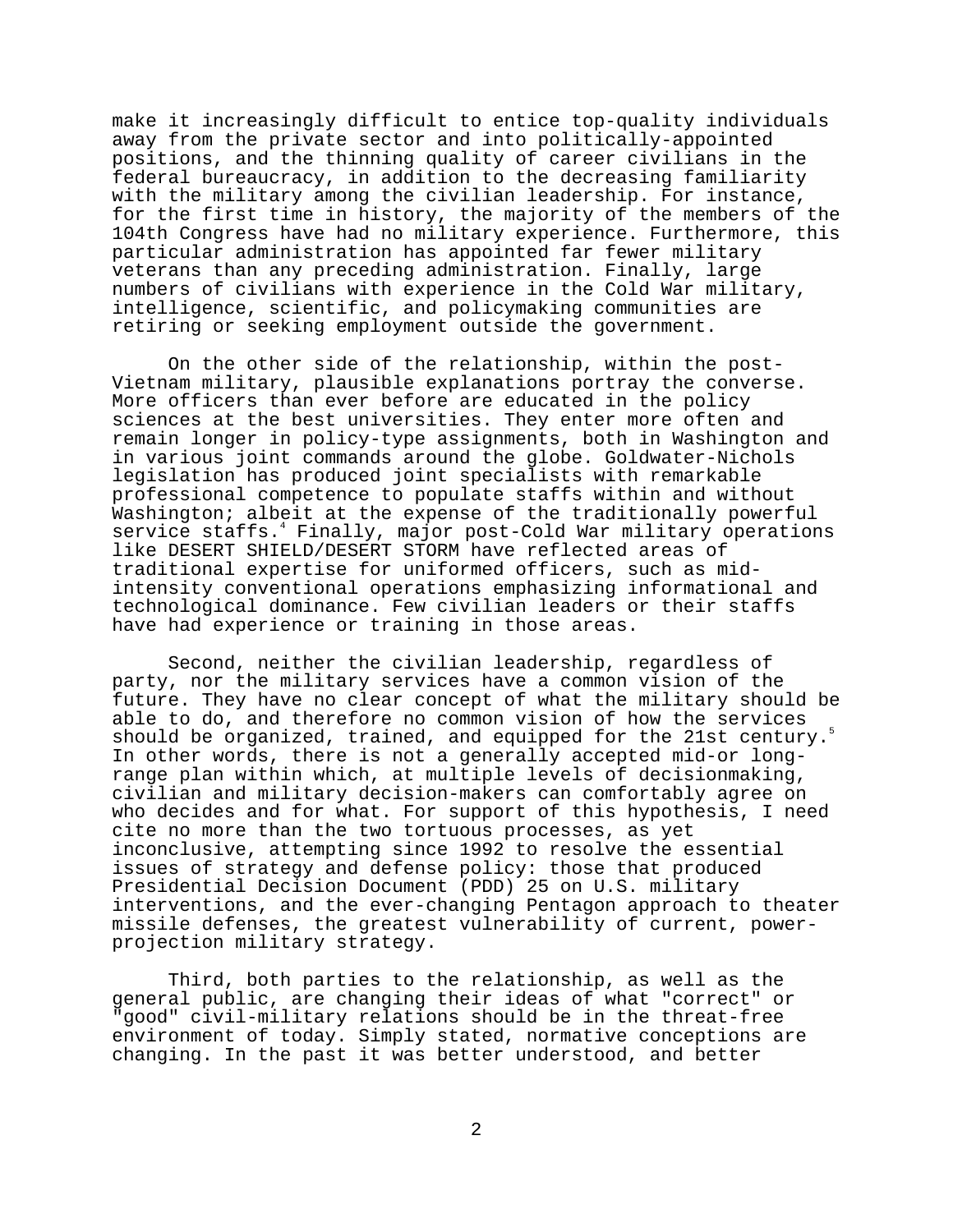accepted, that the supremacy of civilian values lay at the core of American civil-military relations. 6 But "values" have waned as a focal point, to be replaced by "control" and by various measures of efficiency and effectiveness in the relationship, often defined in terms of a particular political agenda. A policy that produces more gender integration in the military is said to be good or, at the least, a result of "good" civil-military decisionmaking.7 Indications of change on both sides of the relationship abound. On the one side, the public had no problem accepting the number of retired senior military officers who endorsed the Clinton presidential bid in 1992 and the rewarding of one with an appointment as ambassador to the Court of St. James. Congressional changes to allow for more political participation by federal employees, including the uniformed military, went virtually unnoticed. On the other hand, there was little in the way of comment when the military took the issue of gays in the military into the public arena. In sum, it is not clear that either the public, the practitioners, or the academics know what "good" civil-military relationships are, or should be, in this new environment.

## **Implications for Future U.S. Civil-Military Relations of Continued Involvement in Operations Other than War**.

The first implication of continued involvement in OOTW is short term in nature and focuses on the character and role of military advice-giving. It results from the highly resourceconstrained environment in which these operations will occur. Simply stated, the military leadership will continue to be forced to choose internally between financing OOTW or supporting the traditional "warfighting" roles and their urgently needed modernization. This has been, and remains, a particularly acute problem for the Army, the one service most involved in OOTW, and also the one most without a modernization budget. For the following reasons, the services can be expected, when faced with this choice, to continue their external behavior to resist embracing OOTW missions.

First, such missions do not reflect the essence of the military's raison de etre, "to fight and win the nation's wars." Thus the U.S. military should not get involved in quasi-military operations (the Vietnam syndrome). The military's purpose is to "kill people and break things," and other instruments of national power should take on collateral missions such as nation-building and humanitarian relief.

Second, from the services' perspective, the current resource environment has created a zero-sum game when purchasing future military capabilities (OOTW vs. traditional missions) in which the signals from Congress are clear; buy the big items needed for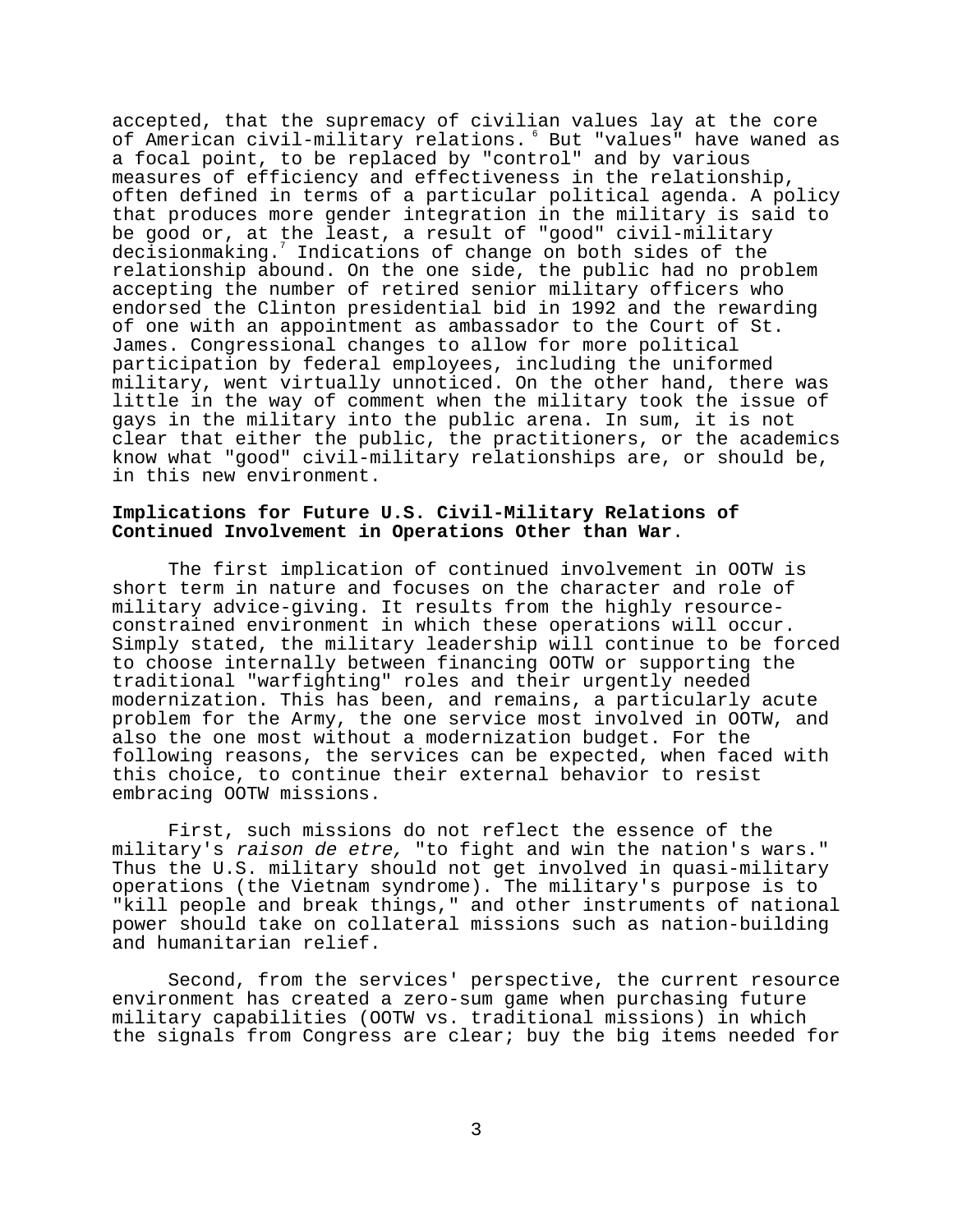traditional missions. Further, that game goes well beyond dollar allocations to include recruitment and retention of personnel, as well as organizational energy and focus at a time of critical need for focusing on the future into the 2lst century.

Third, under the best of circumstances, OOTW missions are most often "high-risk, no-win" operations, whose complexity in planning and execution is beyond the understanding of most civilian decisionmakers. In this regard, the mission to Bosnia appears to have been unique in the post-Cold War period in that the military was given practically everything it wanted during the political negotiations in Dayton to include a clearly defined, limited mission and open rules of engagement.

Finally, prior to the Dayton negotiations, the military leaders have not trusted their civilian leaders to devise sound political guidance for any initial use of force (thus the 2-year tussle over PDD 25). With Somalia as an example, they do not see their civilian leaders as able to control "mission creep," and they point to the domestication of intervention decisions made on Haiti as placing the military in the service of various domestic constituencies at the expense of others. Taken together, these constitute a disunifying national role that the services always seek to avoid.

Given these existing institutional biases, the hypothesized tensions in civil-military relations over U.S. participation in humanitarian operations will most likely continue. Each mission, as in the case of Bosnia, will require separate political debate, with the military on the sideline awaiting the outcome. The public's unwillingness thus far to support a great involvement in OOTW, and the inability of political leaders to change that fact, will continue to provide support for the services' resistance, and they will act accordingly. That said, however, the military is increasingly aware of the need to be, both in fact and in perception, a good investment of federal resources rather than an expensive institution of little use in the current security environment. This countervailing need, if reinforced by further successful interventions like the very limited operation in Rwanda, could soon erode the current biases of the military and thus lessen civil-military tensions. Bosnia will be the real test of this nascent trend.

These tensions over OOTW do not, however, exist at all levels of the civilian-military interface, particularly at those levels where resource decisions are implemented rather than made. Neither do they exist to the same degree within all military institutions, particularly those entities involved in determining how to do OOTW better than in the past, e.g., the service and joint doctrinal and training commu-nities. I cite three examples: the rich issue of doctrine on OOTW during the past 2 years from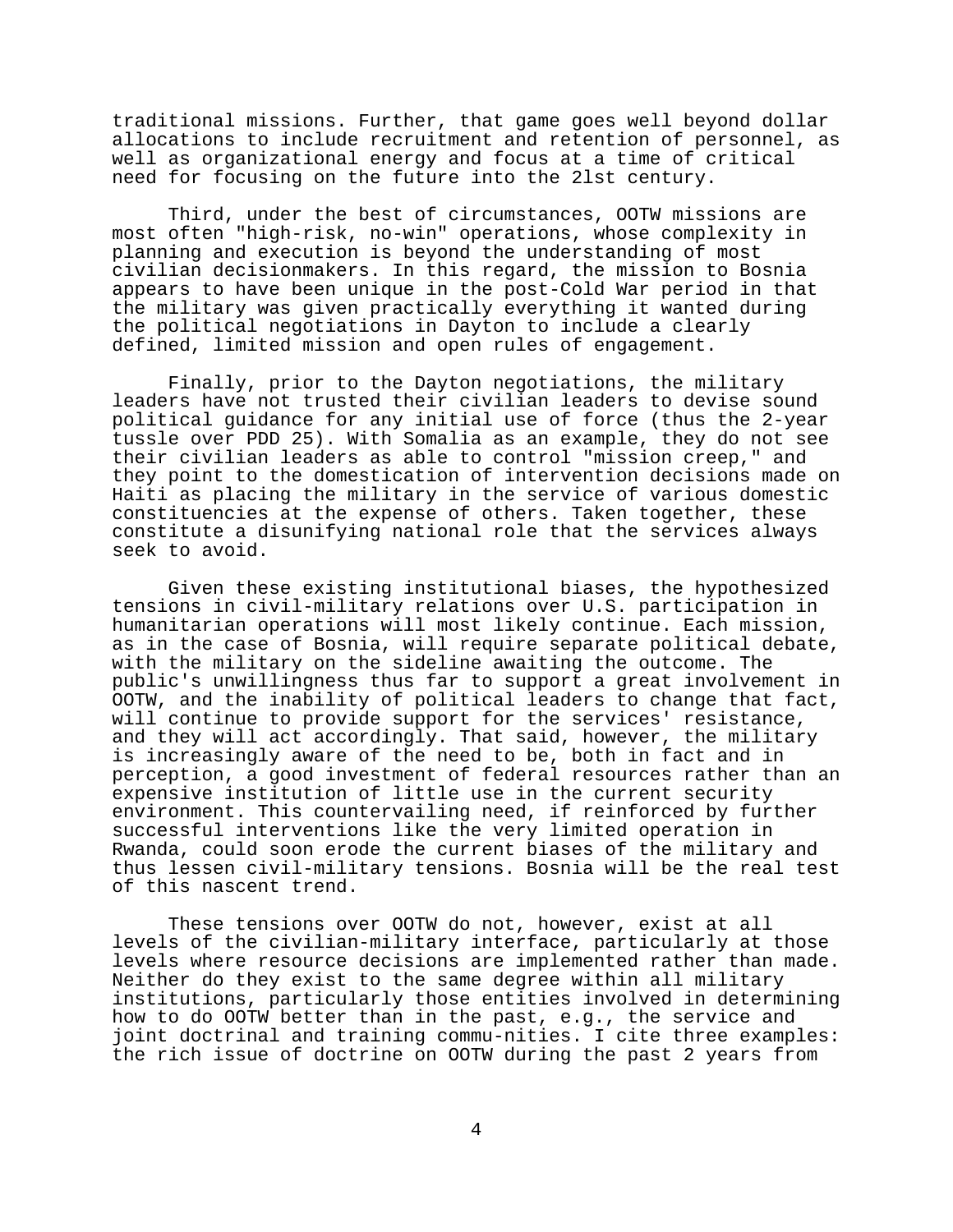both service and joint doctrinal agencies; the remarkable synergy occurring among civilian and military trainers at the Joint Readiness Training Center (JRTC); and, at a much lower level, the fact that last summer 14 cadets from the U.S. Military Academy, with the assistance of civilian leaders in the Departments of State and Defense, spent part of their summer working overseas with nongovernmental organizations (NGOs) for the purpose of "producing graduates knowledgeable in the NGO-military relationship in peace operations."

The second implication of continued OOTW is long-term and focuses on the issue of building service capabilities for the future, a responsibility of both civilian and military leaders. Basically the issue is dual: whether to build forces for use as "warfighters" or as "peacekeepers," and whether, in the future, technology and organizational adaptation will determine that such a dichotomy is, in fact, false. The services now believe, correctly in my view, that the dichotomy is valid except in the case of a few specialized capabilities, like those of Special Operations Forces. By their own direction to prepare forces at the Joint Readiness Training Center at Ft. Polk, Louisiana, prior to rotation into Haiti, it is apparent that they believe even those capabilities now designed for combat at the low end of the spectrum need extensive and expensive retraining, both prior to and following use in OOTW. But in the main, the services would not invest in F-22 air superiority fighters, Comanche stealth helicopters, Aegis destroyers, and Theater High Altitude Air Defense (THAAD) systems if they truly believe OOTW will be their focus in the future. Service leaders believe as much in long-term institutional relevance and survival as do other stewards of large organizations supported by the federal treasury.

In terms of the civil-military interface, I see the context of this longer-term implication as follows. The services know that their programs are over-structured and badly under-funded. But service leaders cannot find political leaders in either party, or in the Congress and Executive branches, with whom to form a vision of the future so that a political deal can be cut that will last long enough to bring about the changes in force structure and capabilities fostered by that vision. Implicit in this much needed deal would be the acquiescence by military leaders in further cuts in and reshaping of force structure in return for the assurance from political leaders that resources saved would be used over the years for research, development, and investments in future capabilities for the 2lst century. Absent this, the service leaders are hedging their bets, tinkering at the margins, but offering no big changes until the political situation clarifies.

For their part, civilian leaders are also accepting future risks by not compelling any dramatic changes in current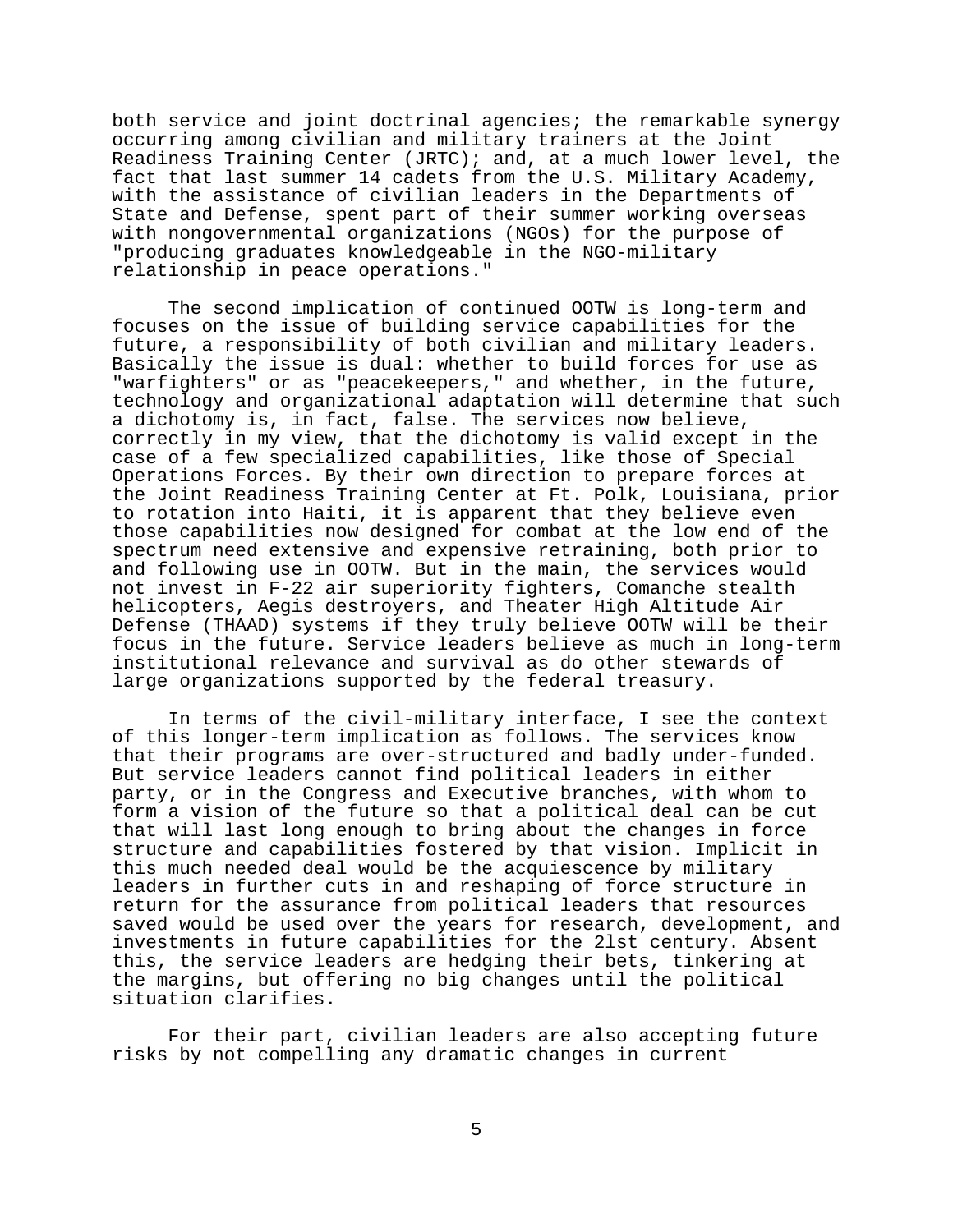capabilities. The Bottom Up Review (BUR) force designed in late 1993 cannot now do what it was designed to do, that is, to fight in two nearly simultaneous major regional contingencies. It is not likely that anything will change until after the 1996 general elections, except that U.S. military capabilities will continue into obsolescence while consuming virtually all the available resources and, in the process, potentially denying the nation that level of technological sophistication needed to meet future challenges and threats.

In this context, continued involvement in OOTW will fuel the current tensions over whether to build "belligerent" or "peacekeeping" capacities for the future. And well it should, because this issue must be faced squarely and resolved as part of a common vision for the future of DOD. The best way out of this dilemma is by innovative thinking about future military capabilities for OOTW.

The civilian leadership in the Department of Defense, for instance, should accept the currently perceived dichotomy incapabilities and designate a small, joint task force (JTF) dedicated solely to Chapter VI peacekeeping. Such a force would number 10-15 thousand. Logistical support would be "privatized" to multinational companies specializing in global security and logistical operations. The advantages of such a JTF appear large, especially from the perspectives of both sides of the civilmilitary relationship.

From the perspective of civilian leaders, this would resolve the political debate over how much support the American people are willing to provide for such efforts, whether unilateral or multilateral and, if the latter, whether they would be directed or authorized by the United Nations. If political agreement could be reached between the Executive and Congress, fully supported, that establishes the reasonable limits of U.S. involvement in peacekeeping at any one time, and that all other U.S. military capabilities are exclusively for warfighting roles (including presence, deterrence and defense), then extremely important and clear signals would be sent to several constituencies now in dire need of them.

Congress and the Executive would have a much clearer basis on which to debate and undertake intervention decisions, and would be assisted in coming to closure by the choice between two distinct type of forces with very different capabilities. Foreign governments, NGOs, and multilateral institutions would know that America is willing to do her part in peacekeeping--shedding blood if necessary--but that fact would be conditioned by the expectation that there are clearly defined limits as indicated by the relatively small (smaller than a single division) size of the dedicated JTF. If America's peacekeeping JTF is fully committed,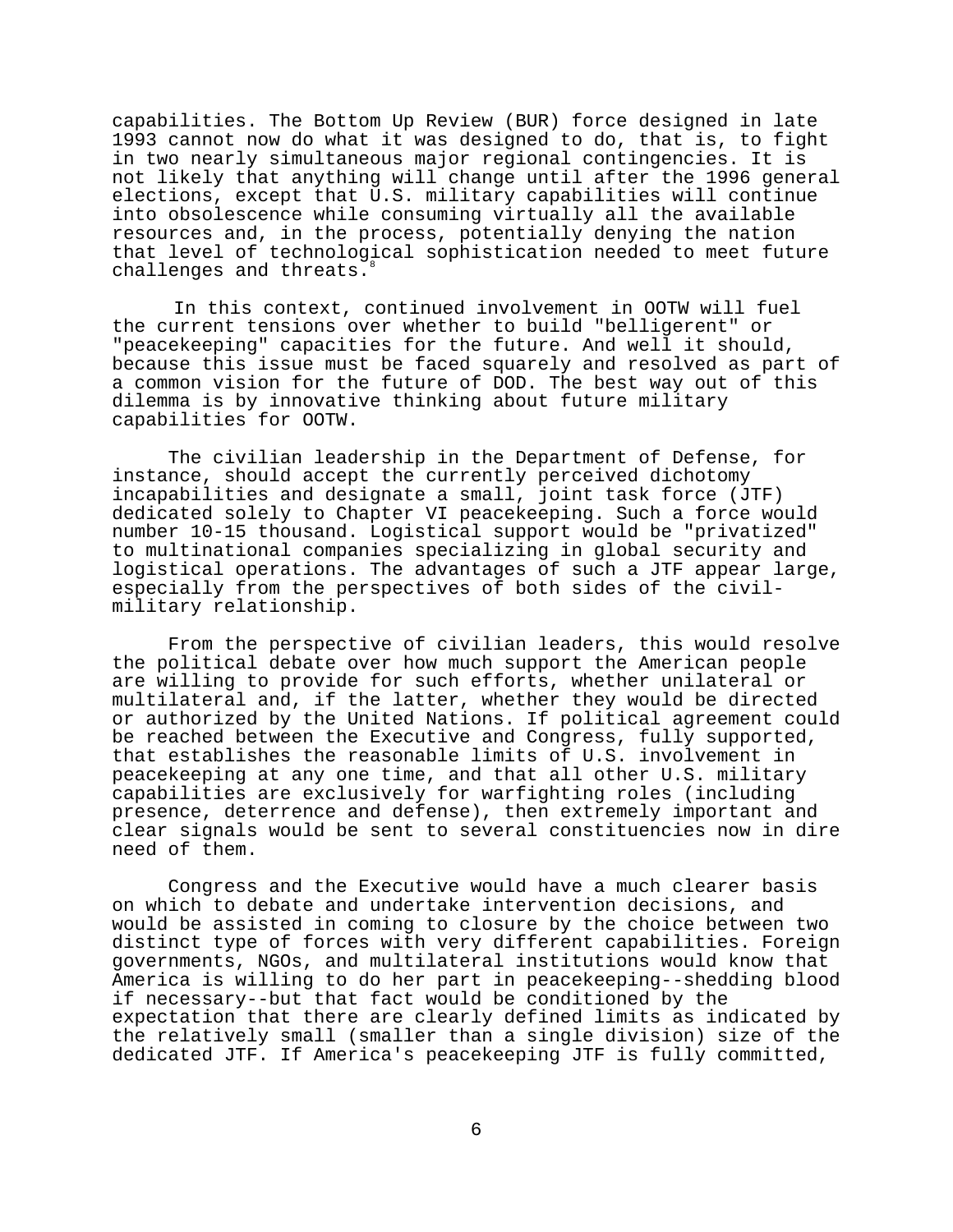as most of the time it would be, then it would be clear to all that the United States would undertake no other peacekeeping missions until relieved of the current one by other nations. This would change the terms of the public debate, both at home and abroad, as to the U.S. role in supporting such multilateral endeavors.

Given this kind of structure, it would soon become universally clear that the United States has two types of forces; one for peace and one for more conventional forms of conflict and war. National intentions on the use of force would be clearly signaled by the forces selected for any intervention. Trendy, but utterly confusing euphemisms like the brilliant oxymoron, "peace enforcement," could be eliminated both from civil-military discourse as well as from the national and international debates. Furthermore, the natural synergy between the two distinct levels of military capability would lend credibility to both when advantages taken of U.S. "peacekeepers" compel the deployment and appropriate use of "warfighting" forces. Over time international expectations and behaviors would be conditioned, provided U.S. responses and actions remain congruent and predictable. An additional advantage accruing from this kind of JTF would be the amelioration of the phenomena of "mission creep." The JTF's narrow capabilities would clearly define the range and duration of possible missions. Both civilian and military leaders would know the limits of the possible in advance of any commitment. If warfighting reinforcements needed to be called in later, such a discontinuous and discrete escalation should cause a healthy reexamination of just what the mission ought to be.

From the military leader's perspective, the current stalemate over what capabilities the services should build in the future would be broken. It would be accepted that some forces could be extensively and permanently reorganized, reequipped, and trained specifically and only for peacekeeping tasks. Further, the long-term scope of this "intrusion" in the normal activity of the military departments--force building--could be clearly understood and logically planned for by all involved, as could planning for the remainder of the warfighting forces. Such planning, once the permanence and scope of the endeavor is understood, might even include separate personnel policies for this JTF. Enlisted personnel would have to be specifically screened, tested, and recruited for the purpose of being neutral "peacekeepers." This may, in fact, create a new pool of personnel for military service. Defense industries, to the extent they still exist, and enterprises with dual-use technologies could forecast markets in each capability area allowing at least some industrial base capabilities to focus on the future. The disadvantages of such an approach are clear, particularly from the perspective of the services and their perceived need to defend their Title 10 authorities. But whether the Army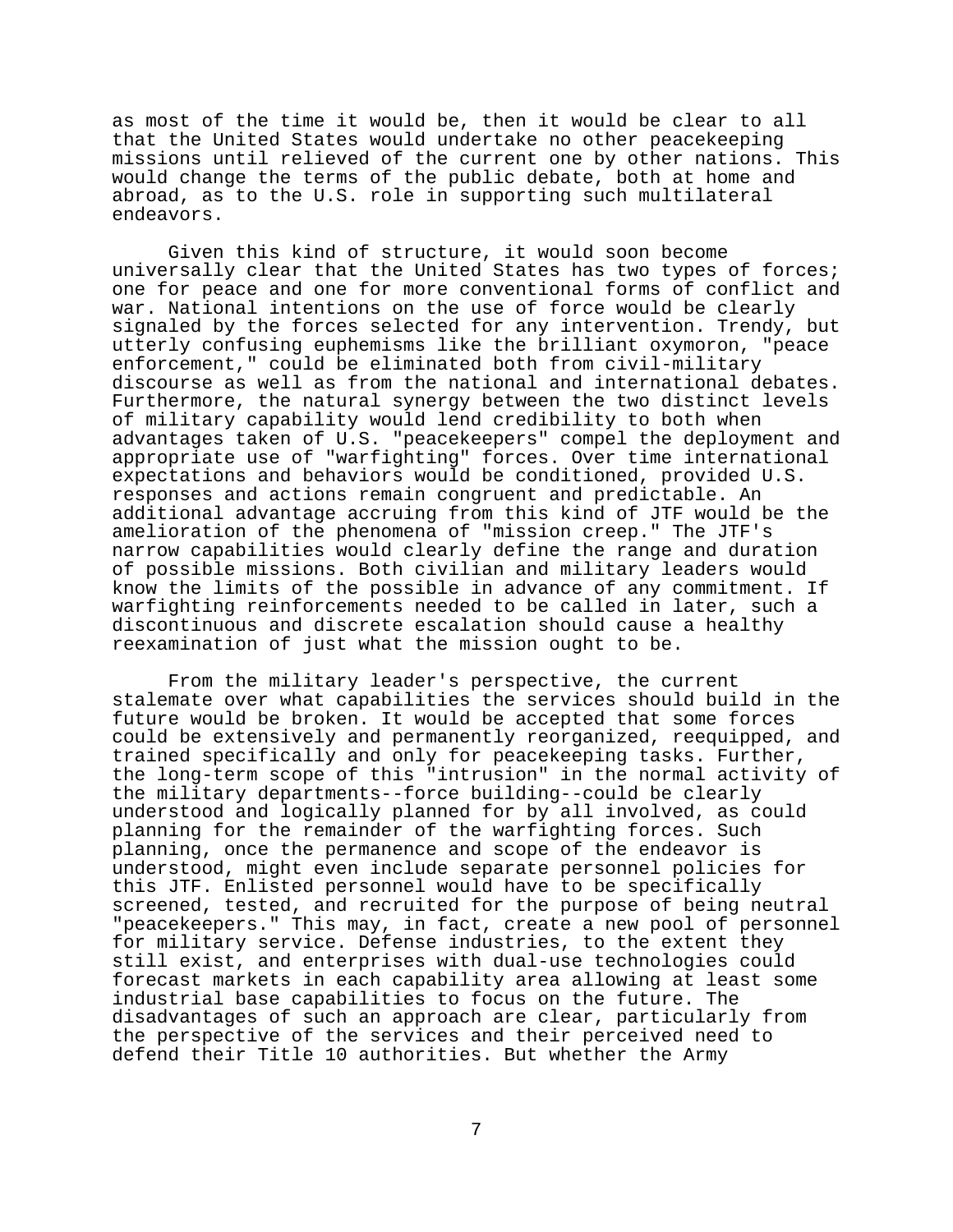specifically or DOD generally wants to believe it or not, we are in revolutionary times, and viable approaches to the future demand that we do more than merely leverage technologies into existing systems and organizations.

The third implication I see is a continuation of a potentially disturbing trend by the uniformed military to "fill the void" in many civil-military interfaces surrounding the decisionmaking to take on, as well as to implement, OOTW. While such a trend may spring naturally from the services' "can do" approach to mission accomplishment, the unintended consequences, which can be described as the increased politicization of the officer corps, may turn out to be quite deleterious to the services.

Since doctrine has taken an increasingly important role in the shaping of military culture, earlier in the U.S. Army, but more recently in the other services as in the Joint community, it is a logical area in which to observe these consequences. Recent joint publications, as well as Army manuals, contain examples of doctrines that tend to erode traditional roles in civil-military relations, and which come dangerously close to calling into question the dominance of the civilian role, particularly in the sensitive areas of mission analysis and the definition of the end state in OOTW operations.

To quote from the Joint Task Force Commander's Handbook, published in February 1995, paragraphs 5 and 7 read:

5. Mission analysis . . . Throughout the mission analysis, if a mandate or parts of a mandate are unclear, you should take the necessary steps via higher authority to have it explained or redefined . . . A means available to influence a rewrite of the mandate is to develop your own mission statement and coordinate it with higher authorities. This may also provide you with the opportunity to clarify force structure requirements, end state(s) and "commander's intent" with the supported combatant commander.

7. End State . . . End state refinement is a continuous process . . . an important step in the mission analysis process is to be sure that there is a clearly defined end state(s) . . . Although an end state may be difficult to define in peace operations, you should strive to refine the mission to ensure one exists . . . being prepared early to develop your own mission statement and coordinate it with higher authority may allow you the opportunity to clearly identify an end state(s) . . . This process also may serve as impetus for all militaries, UN, and other organizations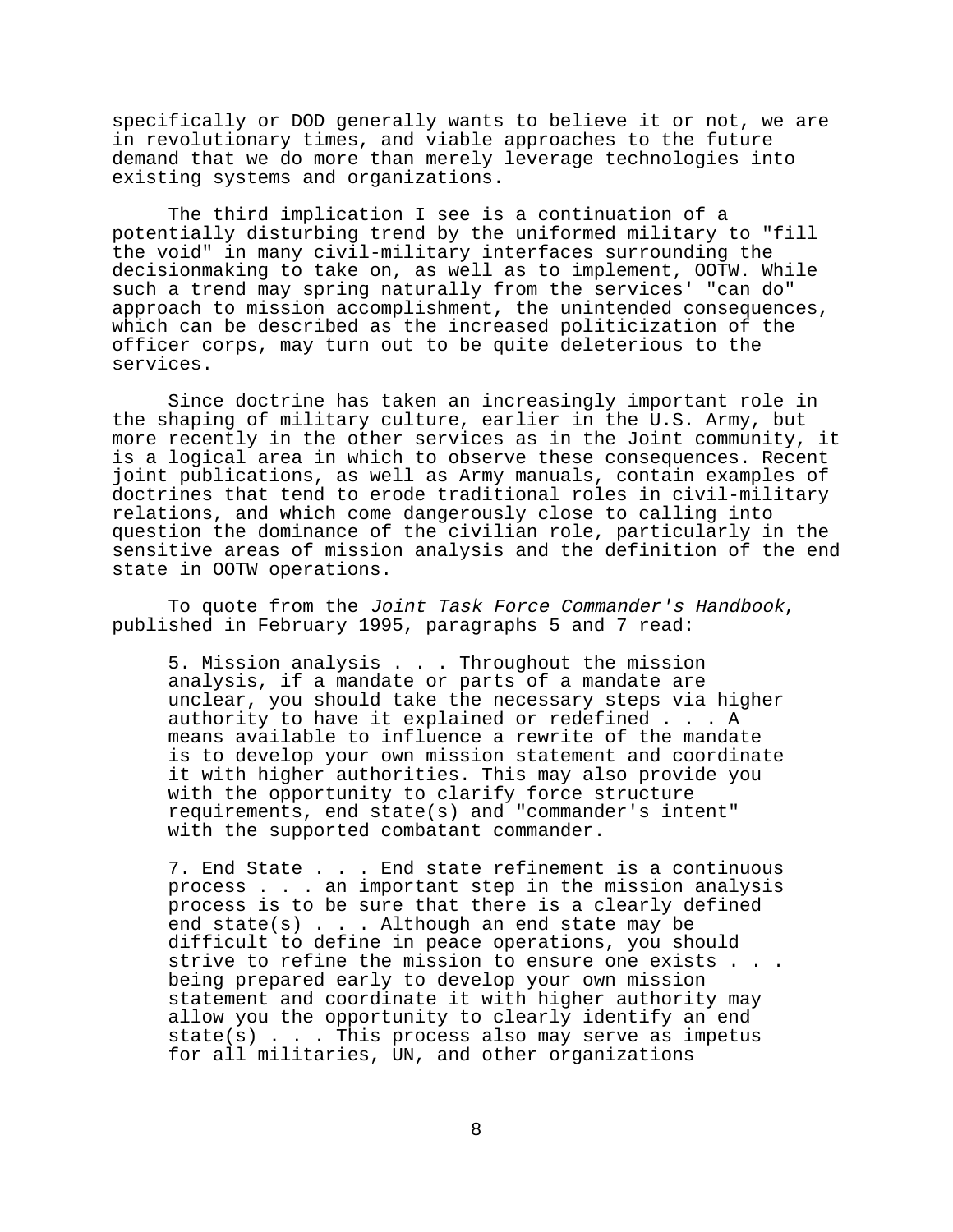involved in the operations to agree on what needs to be accomplished or what is acceptable to reach an end state.<sup>9</sup>

A combination of initiative and circumstance may, in some circumstances, place the military leader in a position to determine end states; something normally and rightfully the purview of political leadership. Similar examples can be found in service doctrinal literature; for example, almost identical language is found in Army FM l00-23, Peace Operations.

## **Conclusion**.

 The relations between military and civilian leaders are undergoing a significant transition in this early post-Cold War period, arguably moving those relations out of their tenuous but long-standing equilibrium. It is not yet known how long the transition will take and whether the new relationship will include a new equilibrium similar to the old one. No one knows even what factors are providing the major influences on the transition. There has been much speculation that the factors most responsible include: the loss of the unifying, commonly perceived external security threat; the character of the new baby-boomer civilian leadership; a more assertive post-Vietnam War officer corps expecting--even demanding--more and better guidance from its civilian leaders; and finally, the changing nature of conflict that has added new and unfamiliar demands for the use of military forces. This essay addresses the latter factor, the impact of increasing involvement in OOTW as one form of "new" military operation.

If the hypotheses offered here are valid, and if the implications outlined are real, then it is fair to conclude that American military leaders, during this transition in civilmilitary relations, are walking a very fine line indeed. They are torn between representing the interests, as they perceive them, of the institutions they lead and the self-abnegating role that the citizenry and the Constitution ultimately requires of them as military servants. I end this essay with two examples to clarify this conclusion.

First, in the recent past military leaders have arguably exacerbated civil-military tensions by their opposition to involvement in OOTW where military capabilities were to be used for limited objectives in support of humanitarian goals (Somalia, Haiti, policy in PDD 25, etc.). Such opposition by military leaders, coupled with their relative expertise (hypothesis one), has led to increased involvement by the military at the political level in determining the appropriate missions for the military, and under what conditions they are to be supported. This was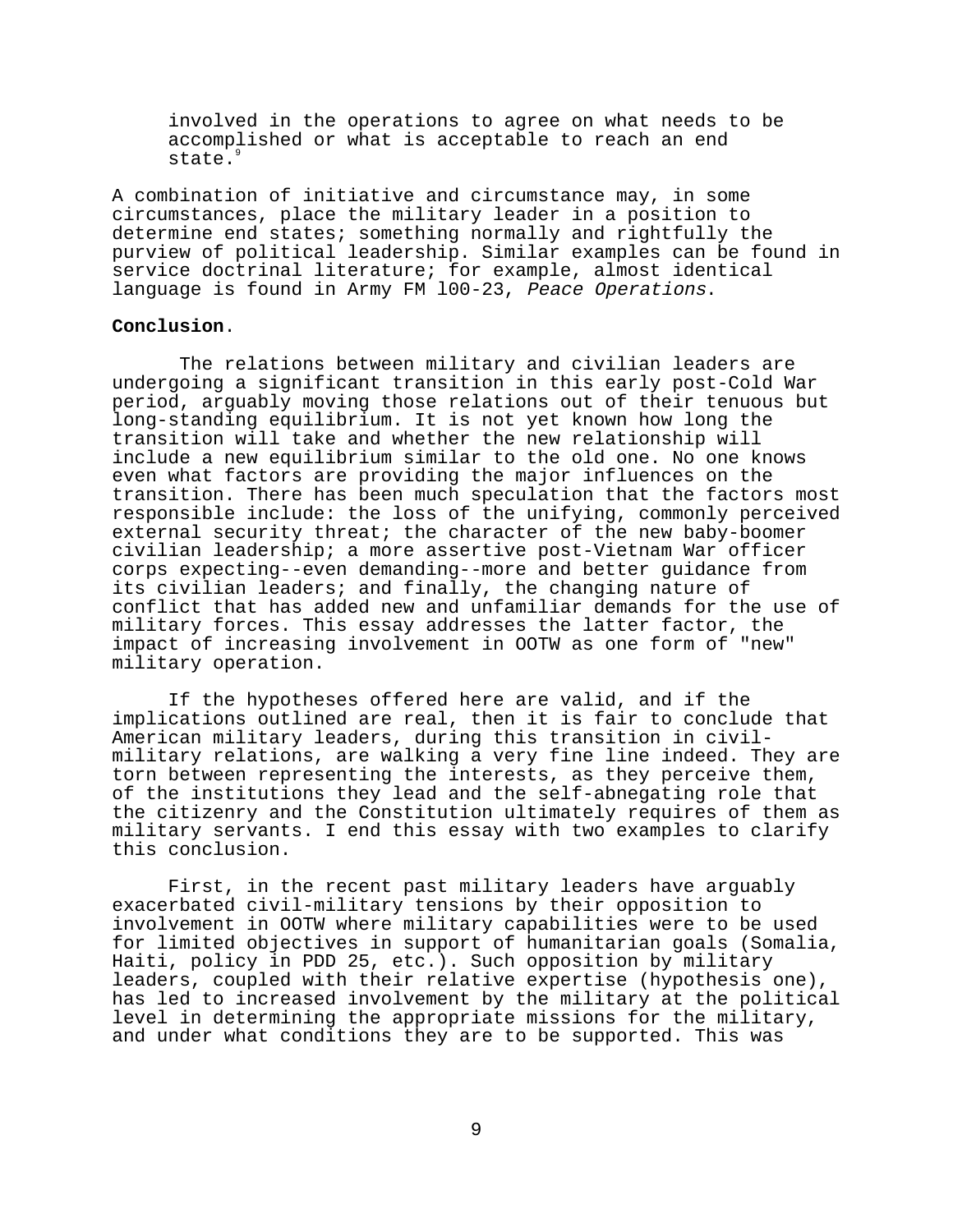clearly evident during the Dayton negotiations for U.S. military involvement with NATO in Bosnia. Now, however, having assumed an increasing role in areas that some would consider correctly the purview of civilian leaders, the military could have set themselves up for failure in Bosnia had the operation gone sour, which it has not at this writing in mid-1996.

Over the longer term, military leaders will likely continue to resist accepting the permanence of OOTW missions. They will not soon change their minds on organizing their forces or capabilities to address these missions, preferring instead to consider these requirements as "lesser included capabilities" to those needed for traditional warfighting missions. And while the existing strategic uncertainty may warrant this position, it is also the case that innovative solutions (as outlined in this essay) are available at very low cost (15 thousand manpower spaces that will likely be lost anyway without a political constituency to save them) that could both ameliorate civilmilitary tensions as well as retain most of the current flexibility to deal with strategic ambiguity.

In both of these examples, I believe it fair to characterize the attitude and actions of the military "knowing best what is good for the military." Assuming the characterization to be valid, the question remains as to whether the military actually does know "what is best," or whether some ideas promoted by civilian leaders, such as continued or increased involvement in OOTW, need to be embraced as in the best interests of the services. This is the thin line military leaders are currently walking because it is not an open question that the American public will eventually hold the military profession accountable for the results of its employments. Thus, from the perspective of future civil-military relations, I believe impacts on intangible factors, such as the public's perception of the profession's ethos, also loom large. These issues additionally deserve our attention. Ultimately, however, the central concern is that continued involvement in OOTW, and the accompanying discord generated, are jeopardizing the military profession's traditional ethical edge.

## **ENDNOTES**

1. The three hypotheses presented here were vetted with a distinguished group of scholars and practitioners at the University of Kentucky's Patterson School of Diplomacy and International Commerce, September 22-24, 1995. Little disagreement emerged, and, in fact, several participants greatly experienced in humanitarian operations, such as Ambassador Robert Oakley, strongly agreed with them. Nonetheless, they remain simply hypotheses until empirically supported, which highlights the principal purpose of this think piece--to separate what we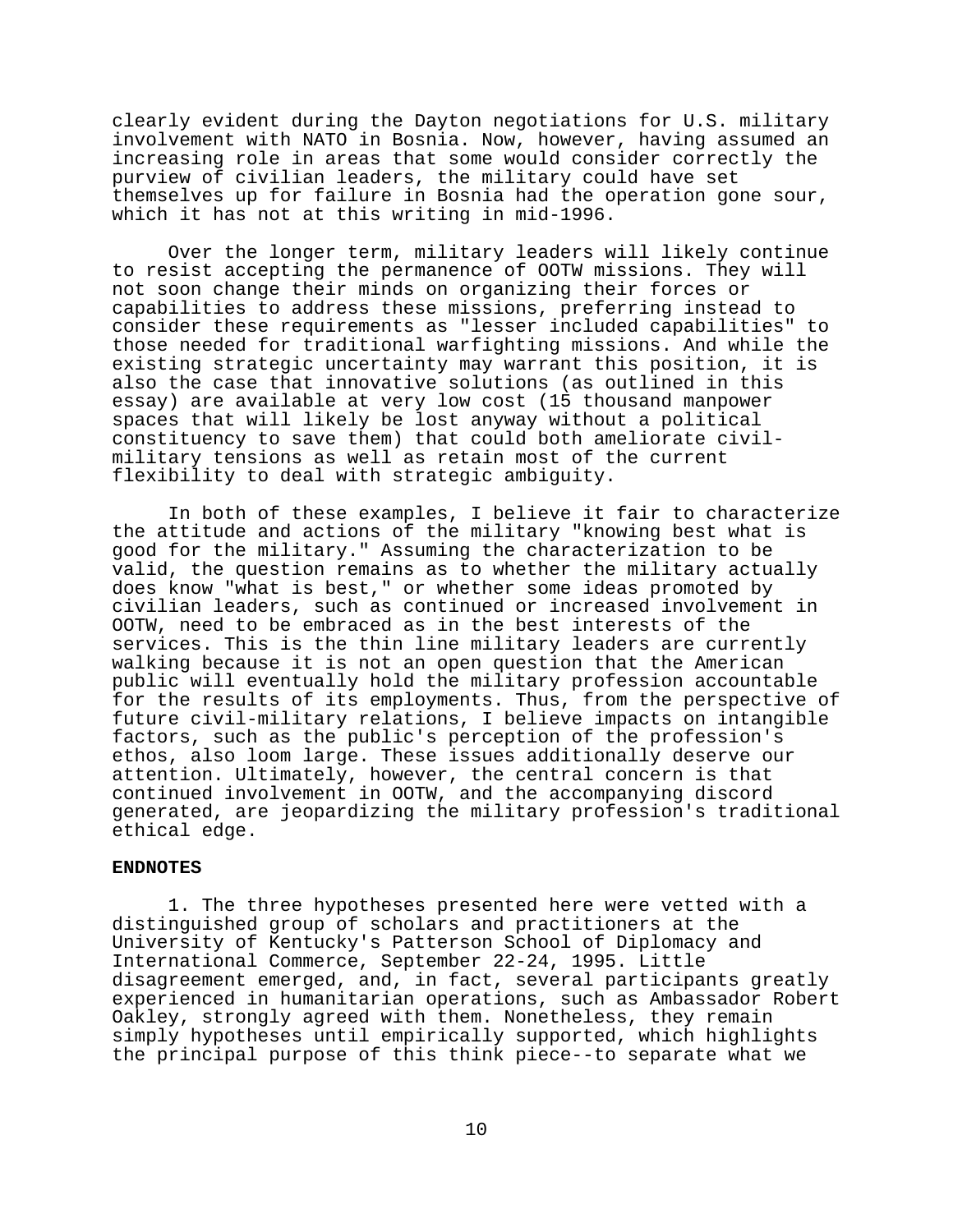know from what we do not know about the implica-tions of humanitarian operations, and to stimulate research in those areas about which we are as yet uninformed.

2. Richard Kohn, "Out of Control: The Crisis in Civilmilitary Relations," The National Interest, No. 35, Spring 1994, pp. 3-17.

3. For an overview of these tensions, see Miranda Carleton-Carew and Don M. Snider, eds., US Civil-Military Relations: Crisis or Transition?, Washington: Center for Strategic and International Studies, 1995.

4. Garland H. Williams, "Defense Reform and Organizational Change: Have the Services Embraced the New Joint Paradigm?", unpublished Ph.D. dissertation, Duke University, 1994, pp. 274- 287.

5. See Don M. Snider, et.al., "The Coming Defense Train Wreck and What to Do About It," The Washington Quarterly, Vol. 19, No. 1, pp. 89-124.

6. Allan Millet, "The American Political System and Civilian Control of the Military: A Historical Perspective," Mershon Center Position Paper in the Policy Sciences, No. 4, Columbus, OH: Ohio State University, April 1977.

7. The classic on the subject of civil-military relations is Samuel Huntington's The Soldier and the State: The Theory and Politics of Civil-Military Relations, Cambridge: Belknap Press, 1957. See also Michael Desch, "US Civil-Military Relations in a Changing Interna-tional Order," in Carlton-Carew and Snider, eds., US Civil-Military Relations, pp. 166-170.

8. For a more complete explanation of this scenario, see Defense in the Late 1990s: Avoiding the Train Wreck, a report prepared by the Political Military Studies Program, Washington: Center for Strategic and International Studies, 1995.

9. Joint Task Force Commander's Handbook for Peace Operations, Ft. Monroe, VA: Joint Warfighting Center, February 28, 1995, pp.5-11.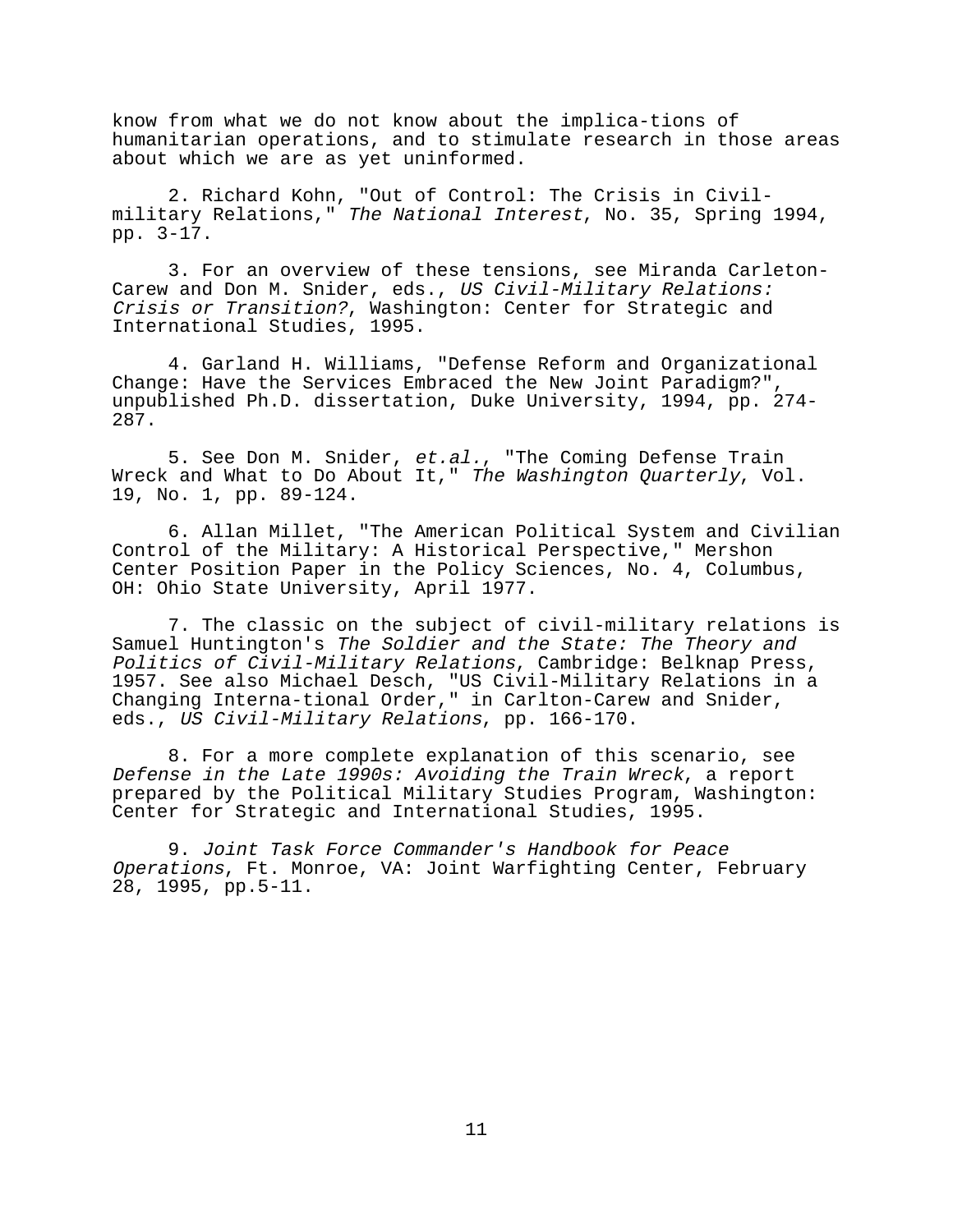## **THE AMERICAN MILITARY: SOME THOUGHTS ON WHO WE ARE AND WHAT WE ARE**

Admiral Stanley R. Arthur

In the United States, some people talk about the subject of civilian control of the military as if the issue is whether or not the military likes or respects civilian control. This is the wrong issue and focus of the discussion. No military institution in the world supports the principle of civilian control more strongly than the American military. Nonetheless, a number of dynamics are cause for concern. These worries are not so much directed at the quality or quantity of senior military advice. Senior military officers are well within the bounds of civilian control, so far. What is of concern is the degree to which the armed forces are growing more and more separate from American society. This separation is even more worrisome because it is built around a feeling of elitism among the military. This is a problem which is reflected in the recruitment and accession policies of our young enlisted and officer candidates. If we do not change them, there is reason to expect this problem to migrate into the senior enlisted leadership and the senior levels of the officer corps. This would be a dangerous thing. We do not want the people who serve in the U.S. military to think of themselves as too distinct from--or much better than--the society they represent.

The difficulties I see in the military grew out of solutions to the problems we had at the end of the Vietnam War when low morale was the norm among all the armed forces. The controversies of the war were only part of the problem. They were exacerbated by the fact that those who could afford to found ways to avoid the draft. In fact, one of those who did escape the draft, James Fallows, has referred to Vietnam as "the class war." $^{\rm t}$  The exemptions, however, did not stop with class. The draft was also skewed along racial lines. From among the many myths emerging from the Vietnam War is the notion that blacks were drafted in greater numbers than their corresponding proportion to the population, and that black Americans bore a disproportionate number of the casualties. $^2$  While the statistics do not support those widely-held beliefs, what is important is that the perceived unfairness of the draft, along with the unpopularity of the war, led to a number of problems in the field, to include drug abuse, alcoholism, and a general sense of malaise. In any event, by 1975 the core values in the American military were at an all time low. At the same time, there was tremendous political pressure to end the draft. The combination of the legacy of Vietnam problems and the downsizing after the war led many to worry that the United States would not be able to meet serious security threats.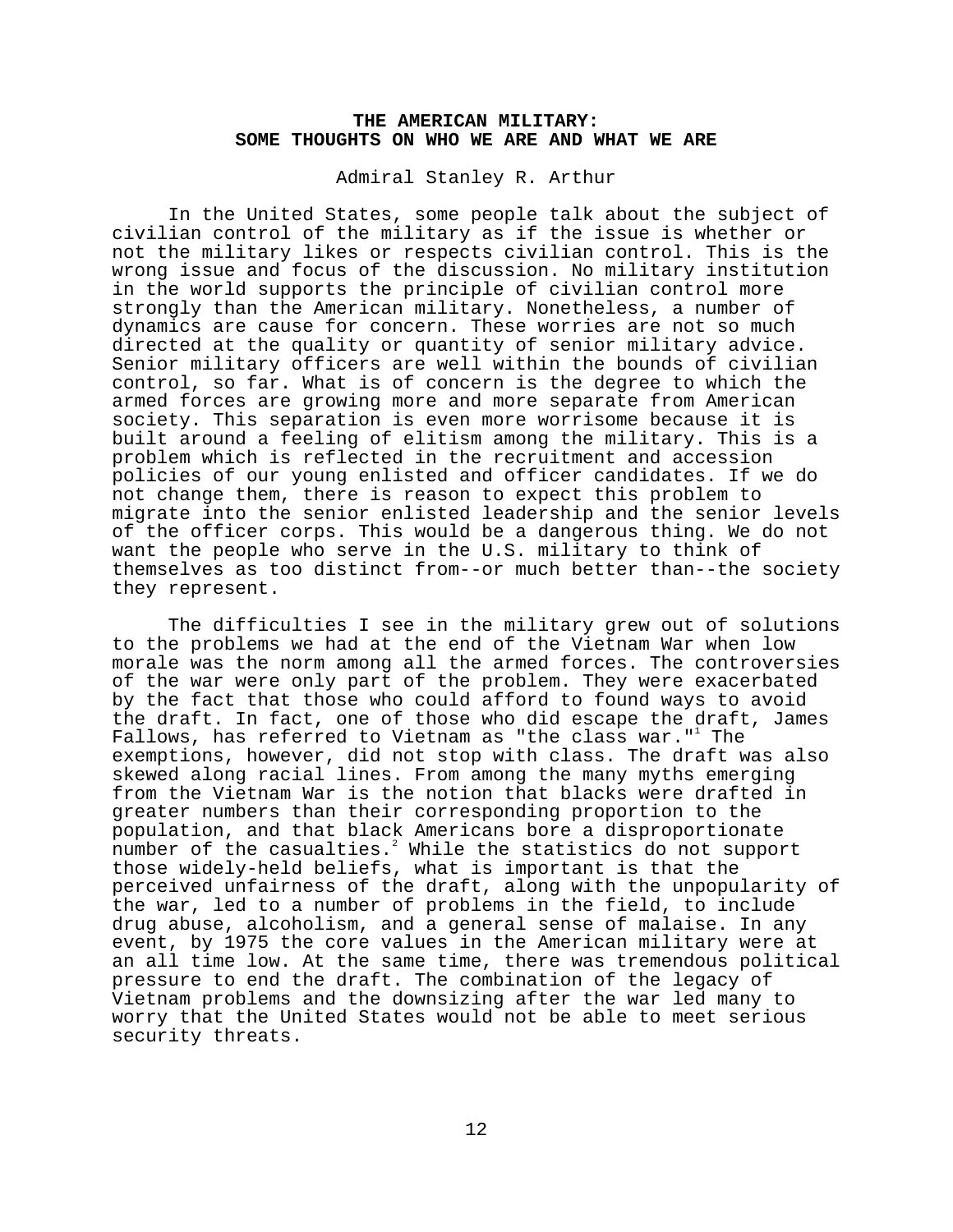The creation of the All-Volunteer Force (AVF) was one solution to these difficulties. The idea behind the AVF was to let the market solve the problem. If, under the draft, the United States had poor military recruits, the idea was to take in those who really wanted to serve and to offer them pay and benefits that would reward their service. The AVF was not without its critics. Many worried that the military would not be able to attract enough high-quality recruits. Some also worried that the armed forces might be an even worse representation of society without the draft. In the end, the AVF was a good solution to past problems, but it has created a set of challenges of its own.

There was tremendous debate over the benefits and costs of the AVF. At the beginning, it was tough to attract bettereducated recruits, especially in the wake of Vietnam. But over time, the quality of recruits rose. The United States now fields a force of higher quality than it has at any time in its history. The military sets its sights on high school graduates and dedicates the funds necessary for pay, health benefits, college tuition supplements, comfortable living accommodations, and a plethora of facilities to make service in the military an attractive option for many young people.

The AVF and the mechanisms we have used to make it work, however, have increased the cost for maintaining the armed forces. People are an expensive part of all modern armed forces, but the inducements to serve in the U.S. military have increased the cost to the point that pay is, all by itself, the largest single item in the defense budget. But pay is only the beginning of personnel costs. Add to basic compensation the cost of providing housing, health benefits, schools, day care facilities, and a host of other benefits evident on military installations at home and abroad, and we are in danger of pricing ourselves out of the market. In the days of the draft, open-bay barracks were thrown up to house soldiers in large groups. Today, many service members have their own rooms and a host of amenities such as televisions and VCRs.

Another hidden cost is that of recruiting. Part of the concern over the AVF was whether it would truly reflect American society. We have done a great deal to make sure that the military does represent American society in some ways. We can chart and control where and whom we recruit by age, aptitude, gender, and race. But every time we want to change the mix, every time we want to increase the admission standards, every time we decide on a new parameter, it costs us more. There must be new recruiting advertisements, and we need to monitor the success of recruiting in each of our services. But advertising is extremely expensive, especially during programming focused on young people, i.e., collegiate and professional sports shows and prime time television serials and movies.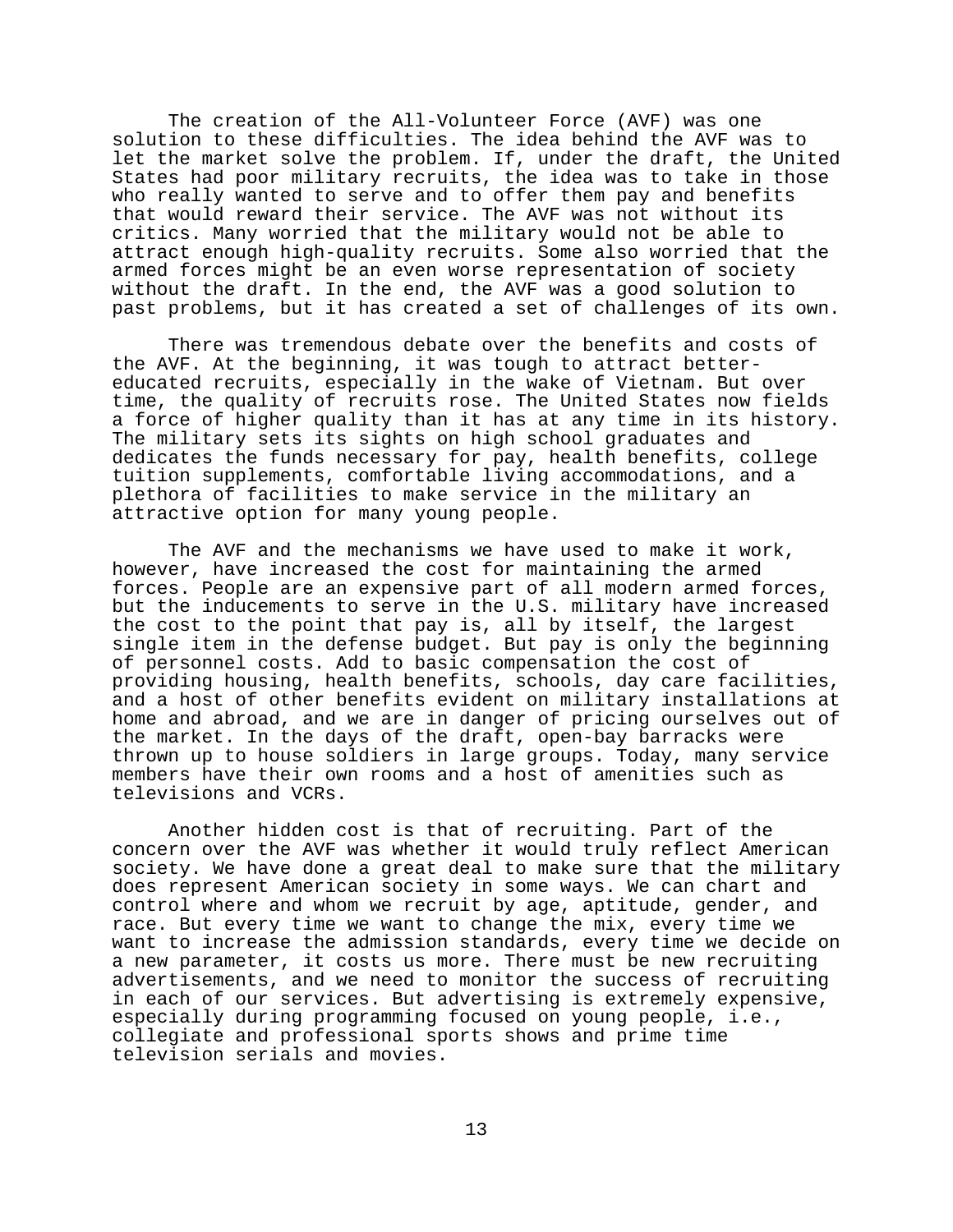The armed forces are where they are because of the AVF. If they want to retain high quality recruits, they have to treat them well with pay and benefits for service. If the goal is to make the military representative of the diversity in American society, then the price must be paid for advertising, recruiting, and monitoring the quality and progress of the recruits as they become soldiers, sailors, airmen, and marines. Unfortunately, this has become very expensive, and no end is in sight. There is an ever-increasing desire to do more for those who serve--"to put people first." Senior officer after senior officer begin their speeches and addresses by assuring their various audiences that they are, indeed, "people persons." But there is tradeoff between providing a high quality style of life and comfortable living conditions for troops, and developing and procuring modern military equipment. We are in danger of caring more for the quality of living conditions than we are the quality of the rifles, and, in that, we may be losing sight of what is most important for any military service.

So, were our concerns about the ability to field a top quality AVF real? No. We have been very successful in recruiting top quality people. We had little trouble accessing an appropriate mix of race and gender within the services. Within a few years of the introduction of the AVF, we had both a diverse and a talented force. But then we became worried about upsetting this trend.

First, we wanted to keep the quality of our people high. The expense of inducing high quality recruits, however, meant that we had to make do with fewer personnel. That forced us to select only the best of a pool of good recruits, thus increasing the quality of our recruits even more, especially among women. This helped the services deal with the demographic trends between baby boomers and their children. As the number of available people in the population decreased, so did the number of people we recruited. Now, however, the demographic trend is going in the other direction, and the number of people available from the general population is increasing. A larger pool of potential recruits available to enter a downsizing military means quality and selectivity will be high.

Second, the military has the tools to meet racial and gender diversity goals. In many ways the armed forces have been more successful than most other institutions in dealing with this issue. The military is the one place where minorities in leadership positions are not an anomaly. It is too early to declare success in all issues involving women in the armed forces, but great progress has been made by any objective evaluation.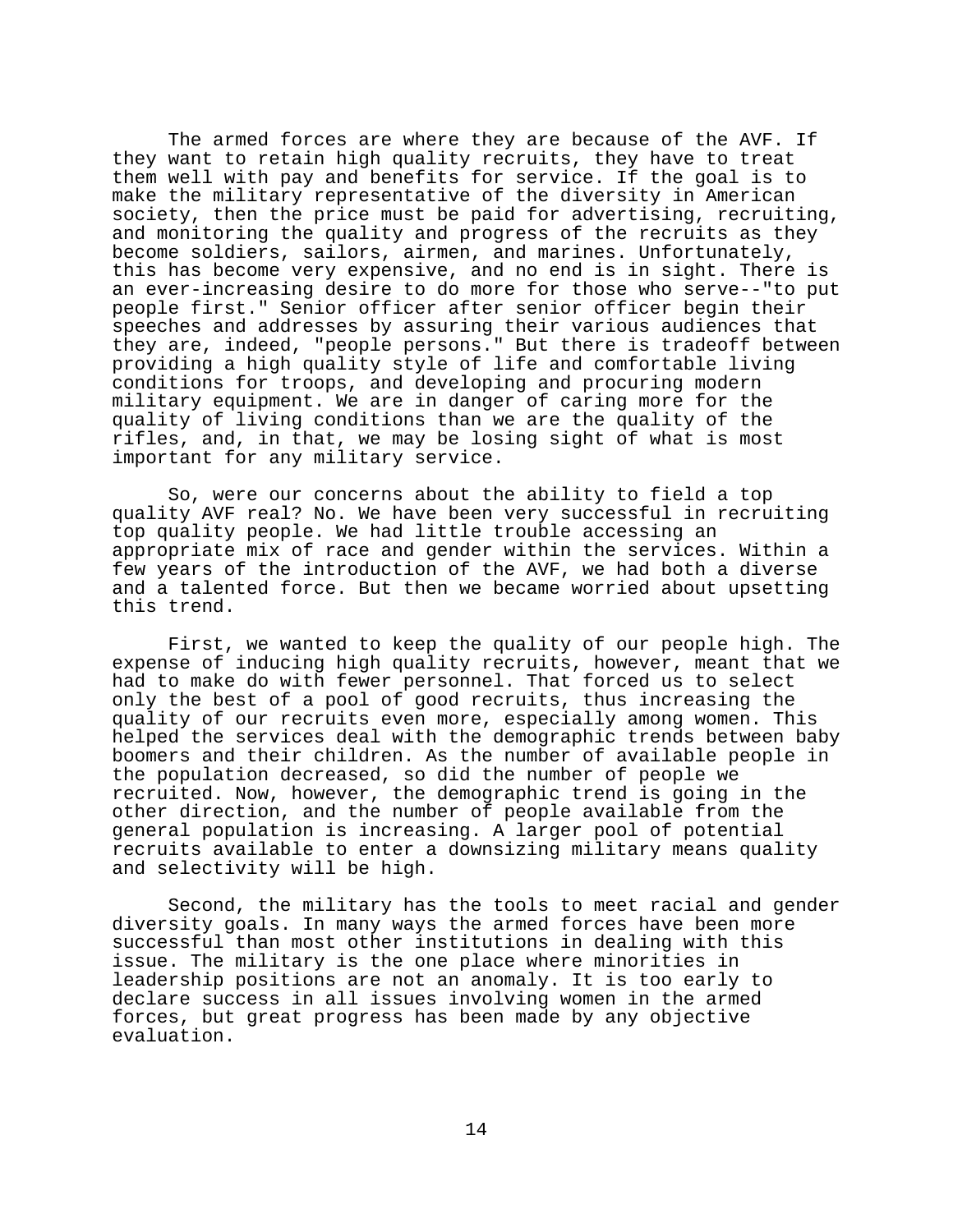But representing society does not mean having the same balance between race, ethnicity, and gender. There has been a cost to the success of the AVF. It no longer recruits as many "normal" folks, nor does it touch a large cross section of people's lives. Consequently, the military is no longer an institution with which most--even many--people can identify. And because of this, I am worried that our armed forces will not produce as many Al Gores, Bob Doles, Harry Trumans, or Dwight  $\bar{\texttt{E}}$ isenhowers. $^3$  To be sure, today's all volunteer force is a good one. But to keep this quality up, each service is putting more and more resources into providing better benefits. We also do a great deal to make our people feel special through advertising and training. But there is a price. When we go for only the highest quality recruits, people who could benefit from military service sometimes are left out. Ultimately we risk making our armed forces less representative of American society.

Today, the armed forces are no longer representative of the people they serve. More and more, enlisted as well as officers are beginning to feel that they are special, better than the society they serve. This is not healthy in an armed force serving a democracy.

Although isolated incidents, the medic who refused to serve under United Nations command and the two Marines who declined to provide DNA samples indicate the kinds of attitudes that are more and more prevalent. Increasingly, members are trying to dictate the terms of their service. They feel entitled to know what they will be doing before they sign up. Service members demand to know the what and why of the requirements put upon them by those in command. It is almost as if the services are becoming unionized. While paying more for the AVF and getting the quality people we want, the services are paying a price in that the total "commitment to serve" has devolved into service within specified parameters. The debate over the proper use of force is a debate that belongs in Congress and not in the barracks, enlisted and officer clubs, nor even around the table in the briefing rooms at higher headquarters. When one signs up for service in the armed forces, he or she must be prepared to do whatever the government decides is appropriate. Unfortunately, today too many people throughout the armed forces believe they have both the right to remain in the force and the right to specify where and how they will serve.

There is reason to believe that this trend will continue. This has not only to do with the quality of people we are taking into the military, but also has to do with what we do with them once they are a part of the force. The whole focus on quality of life issues is important not just because it is expensive, but because it is aimed at individuals, and because it is increasingly dealt out in ways that reinforce the separation of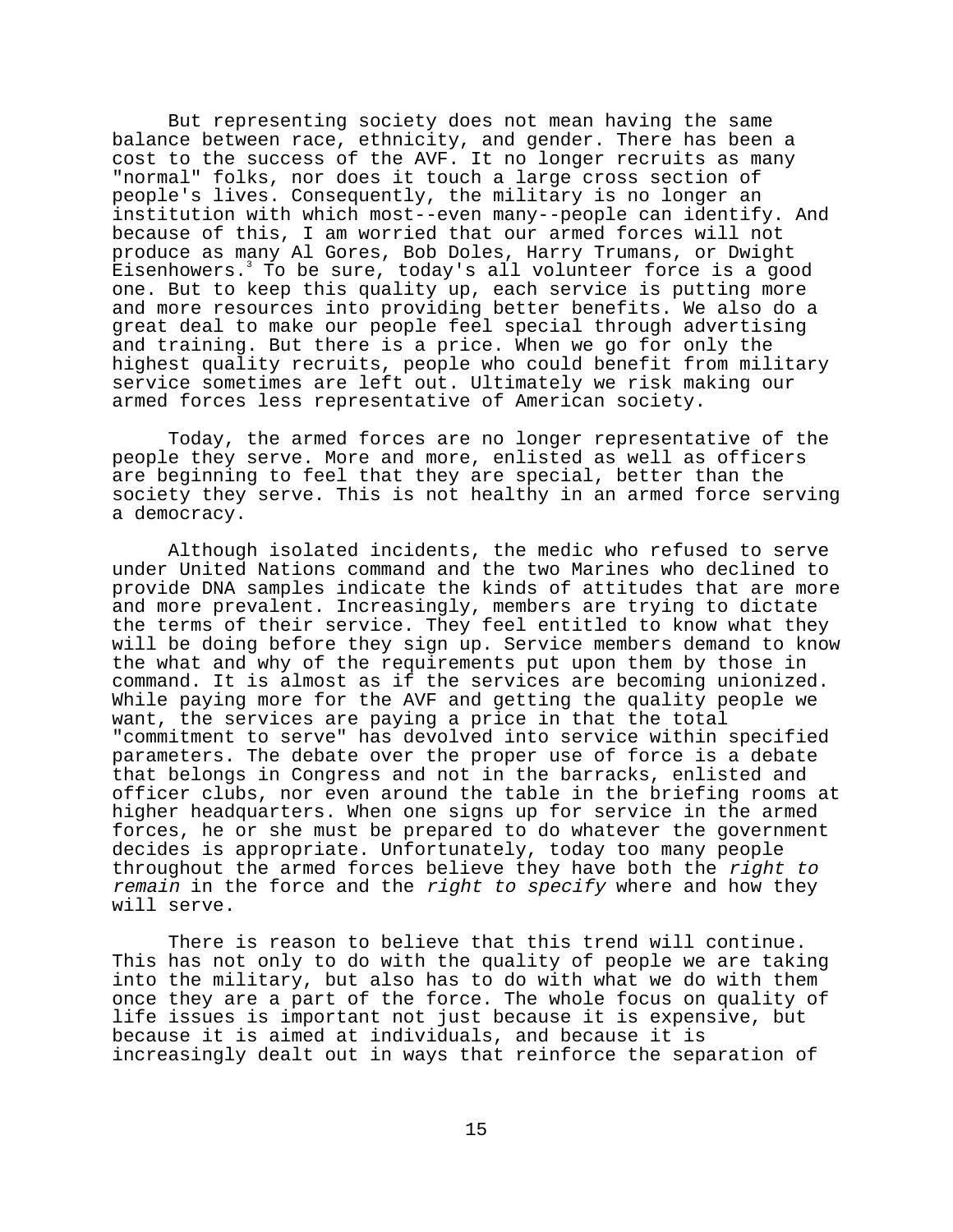the military from society.

The external perception that the Clinton administration is loaded with draft dodgers and people who are, at best, unfamiliar with military service or, at worst, hostile towards it, has led the administration to bend over backward to demonstrate its support for the armed forces. To some extent, this effort is misguided. Support for the troops has centered on initiatives that increase the quality of life for military members--better quarters, more pay, and additional services like day care centers and more and better recreational facilities. But there is a trade off. With increasingly limited resources, every dollar spent on quality of life is not being spent on purchasing better weapons and equipment. Dead in battle because one's weapon is obsolete results in a very low quality of life.

Even more important, the tendency has been to direct quality of life improvements toward bases and posts. This is understandable since any politician who gets new houses built on a military installation can claim he has provided a service to his district. Along with better housing comes better schools and, now, better child care facilities.

One of the unfortunate results of this trend is that military people spend more and more time with other military people. Consequently, they have less interaction with society. Their children go to special schools which, in many cases, may be better than those in the immediate area. Even if this is so, it is not a healthy thing for the military to be distinct from its society. It would be better to increase the stipends for these service members so they can live in the outside community. Otherwise, the risk is that our armed forces will become increasingly isolated from the nation they serve. That separation the military feels from society holds the potential for fostering a sense of superiority.

So, beginning with the general effects of the AVF recruiting something other than a cross-section of society, and adding in the effects of housing and educating military families separately, a problematic level of separation and distinction arises. Military families mix well with each other, but not as well with the general population. While it might be convenient to have housing, child day care, education, and health care facilities all in one place, especially when both adult members of a family are in the military, there is the danger of creating a totally separate society. Our inclination to hold our people to higher ethical standards creates the dilemma of having them believe that they do, in fact, embody a superior ethical and moral code which makes them better than those outside the gate.

As we shrink the size of the armed forces while maintaining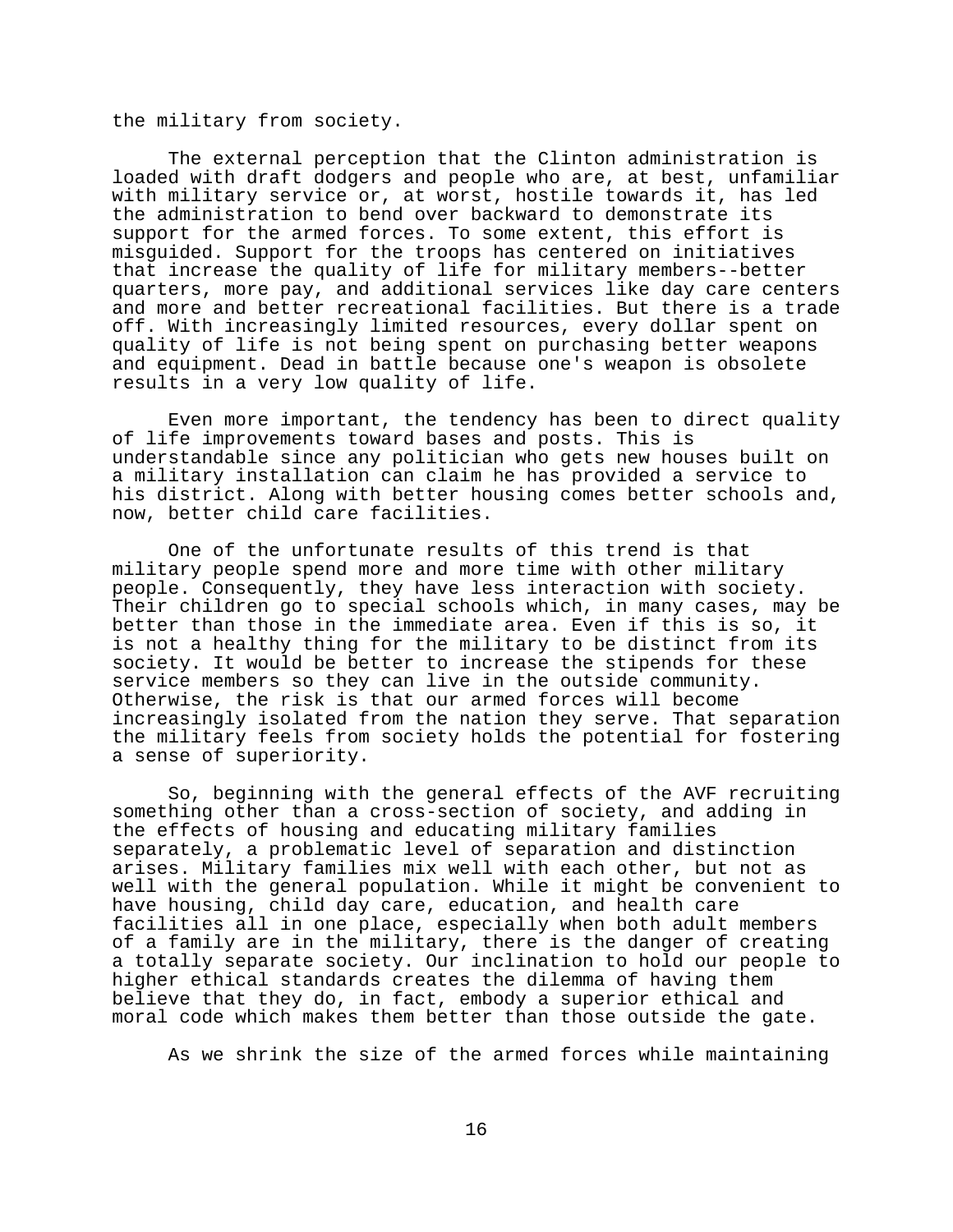the high quality of our forces, and at the same time encourage them to turn inward, how can we ensure that they will not see themselves as superior to the American people they serve? We need to think hard about this because the more those in the ranks think of themselves as elite, the less likely they are to be concerned with the attitudes, needs, and demands of the nation. There is a real problem when the armed forces do not respect the values of the society at large. The recent troubles with hate groups and skinheads could be, in part, attributable to this dynamic. Superficial remedies, like banning Nazi flags or watching for certain kinds of tatoos, address symptoms more than causes.

The problem occurs more at the lower levels of the service hierarchy than with the leadership. But if allowed to develop, it will inevitably migrate upward. People are aware of the culture of promotions and education in the military and what will and will not be tolerated. If these attitudes develop among the privates and lieutenants, they will inevitably develop among sergeants and majors, and then among sergeants major and colonels. When they reach the flag officer levels, there is potentially a threat to civilian control.

So, how do we address and hopefully solve this problem? We cannot and do not want to lower the quality of recruits because this will lead to a lower quality military. While resurrecting the draft is unrealistic, the fact is that when we had the draft, it routinely brought in people who initially had little interest in the military but who learned from their experiences.<sup>4</sup>

The first solution involves civilian attitudes toward the military. Both the legislative and executive branches need to be careful about their well-intentioned, though perhaps misguided, tendencies to focus on the quality of life of the forces versus everything else. Instead, they should focus on military capabilities, their abilities to support national objectives, and the military's commitment to serving the nation. In this sense, supporting the military services by making sure they have the best possible equipment and weapons would be more effective than making sure they have luxurious quarters.

Decisions as to the quality of life in and on military installations need to be made with a sensitivity toward the longrange attitudes of the force. The convenience of having homes, schools, and child day care centers on post and on base have to be balanced with the costs of reducing the interaction with society. Instead of building newer and better facilities on base, Congress and the civilian leadership of the armed forces should work on providing adequate stipends for military families to live outside the base, send their children to public schools, and patronize community day care centers. Politicians ought not to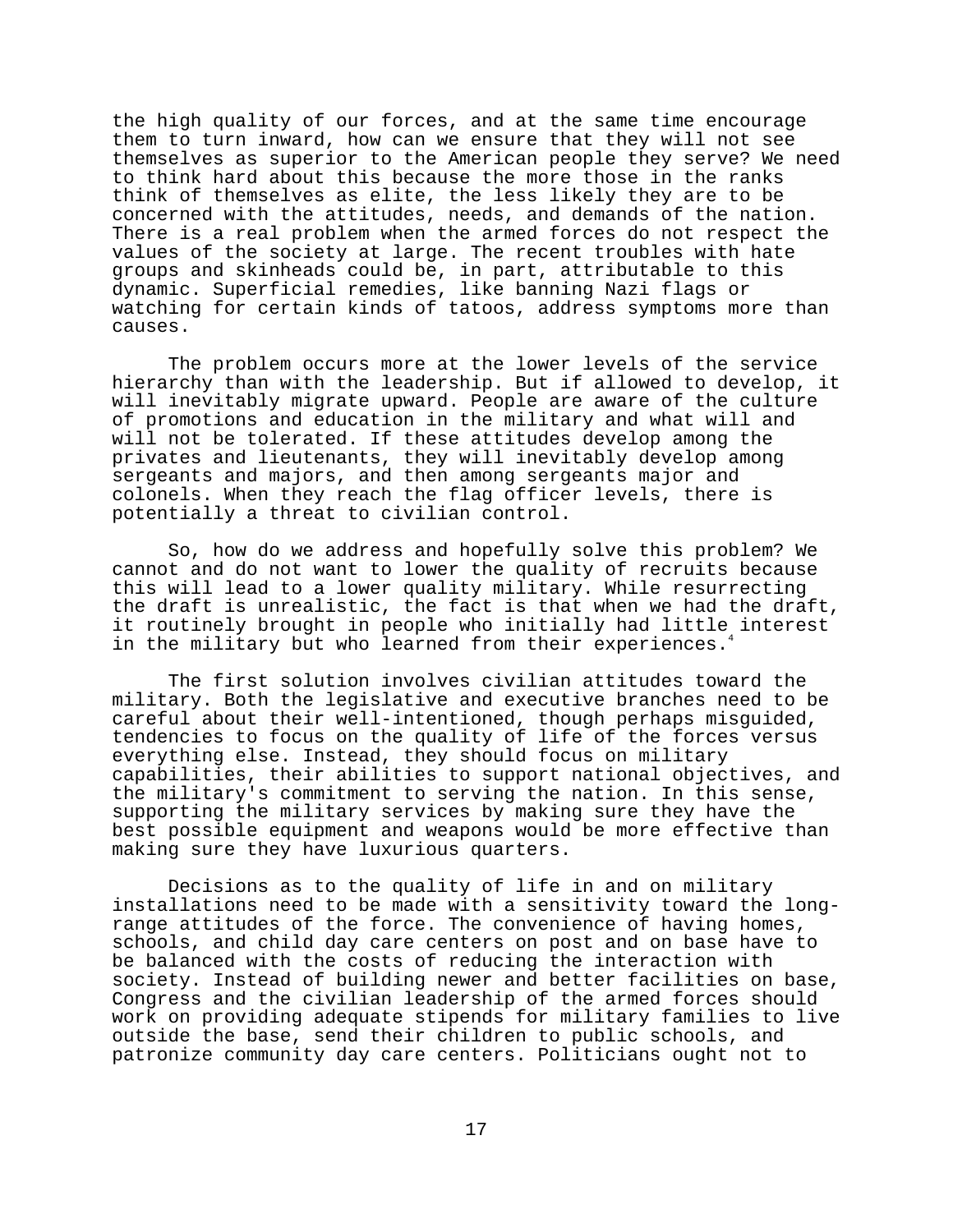shy away from this issue. They might still benefit from infusing the local economy because these service members will be buying homes, paying property taxes to support education, using civilian rather than government facilities, even theaters, bowling alleys, and clubs.

Finally, the armed forces could benefit from a two-tiered entry program at the enlisted level. The first tier would operate the way it does now. But the second tier would provide a chance for those who might not make the initial cut to improve themselves. Perhaps they could enter into a special 2-year trial enlistment in which they might be paid less and have fewer guaranteed benefits, but successful completion would allow these people to enter the first tier. In a sense, the services already do this with the prep schools for the various academies. Instituting a similar program for the enlisted ranks might provide some solutions by increasing the chance that the services will attain a cross-section of society and return people to society who have benefitted from their military experiences.

Regardless, we need to focus sustained attention on this issue. In policy terms, one challenge is to remedy the increasing separation of the military from the society it serves. Within each of our individual services, the challenge is to work on attitudes to reinforce an understanding of who we are and what we are. From private or airman to general, from apprentice seaman to admiral, our soldiers, sailors, airmen, and marines have pride in themselves and their services. But they must also be proud of their service to the country and proud of the country that they serve.

#### **ENDNOTES**

1. James Fallows, "What Did You Do In the Class War, Daddy?," Washington Monthly, Vol. 7, No. 8, August 1975, pp. 5- 19.

2. According to Thomas C. Thayer, War Without Fronts: The American Experience in Vietnam, Boulder, CO: Westview Press, 1985, p. 114, whites accounted for 87 percent of the American combat deaths and blacks accounted for 12 percent. By comparison, the national population of males of military age in 1973 was 13.5 percent black. The percentage of blacks in the U.S. armed forces at the end of 1972 were 13.5 percent enlisted and 2.3 percent officer.

3. Let me provide an example. A high school friend of mine was a frequent visitor to misdemeanor court. After another late night appearance, the judge (my father, a 23-year career Navy man who enlisted at the age of 17) gave my buddy a choice: join the Navy or go to jail. He opted for the Navy and served honorably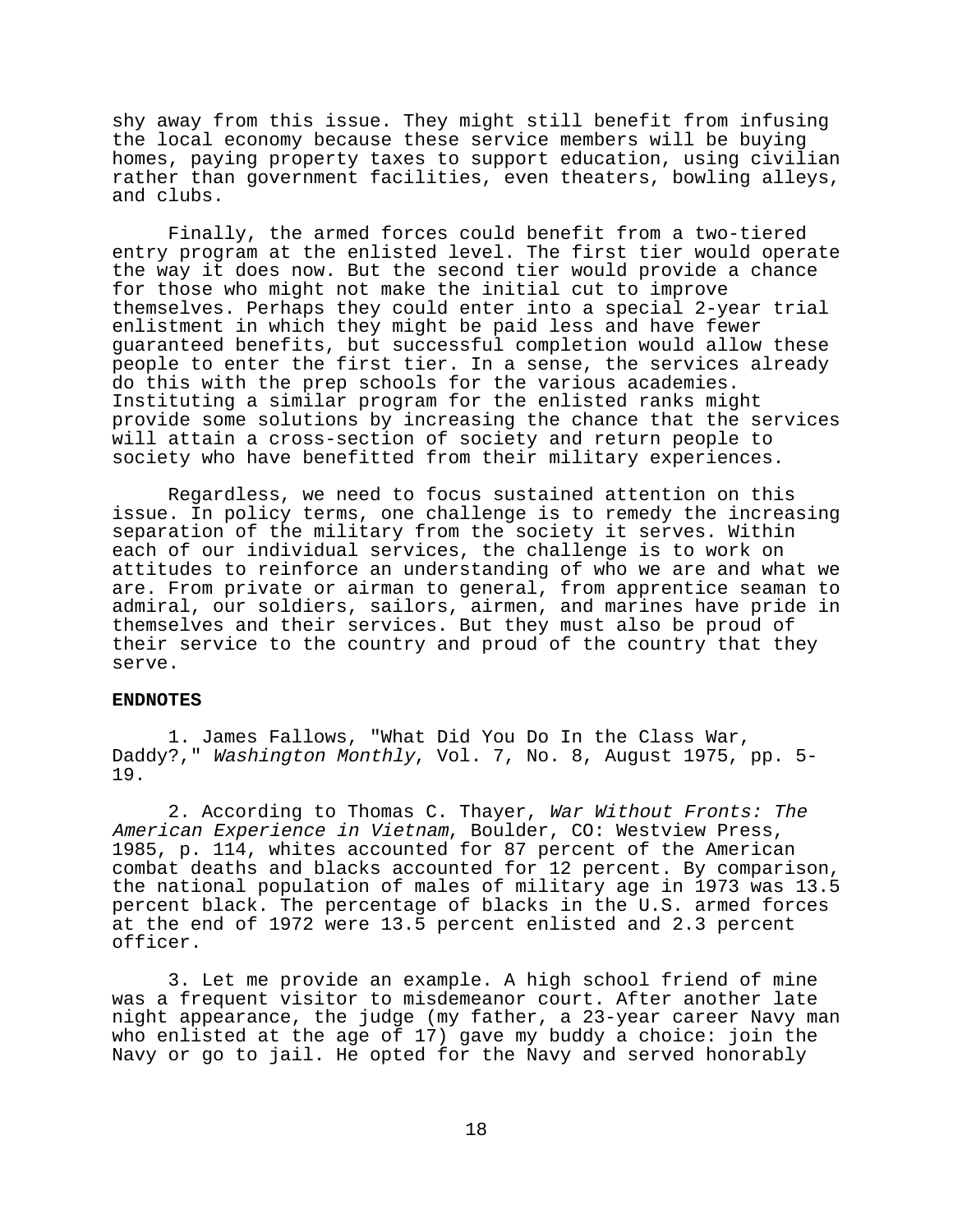for 20 years, retiring as a warrant officer. When he returned to our hometown, he bought a farm and forged a second career as a productive and respected member of the community. In today's environment, this man probably would not have been recruited into the Navy because of his court record.

4. Each of the military services has, since the Vietnam War, achieved a level of excellence unparalleled in the history of the armed forces of the United States. Some have suggested that it might be beneficial to direct some of their accomplishments to the society at large. See Robert Hahn, "Soldier-Citizens: New Roles for Military Officers in American Society," paper presented at the Inter-University Seminar on Armed Forces and Society, Baltimore, MD, October 1995.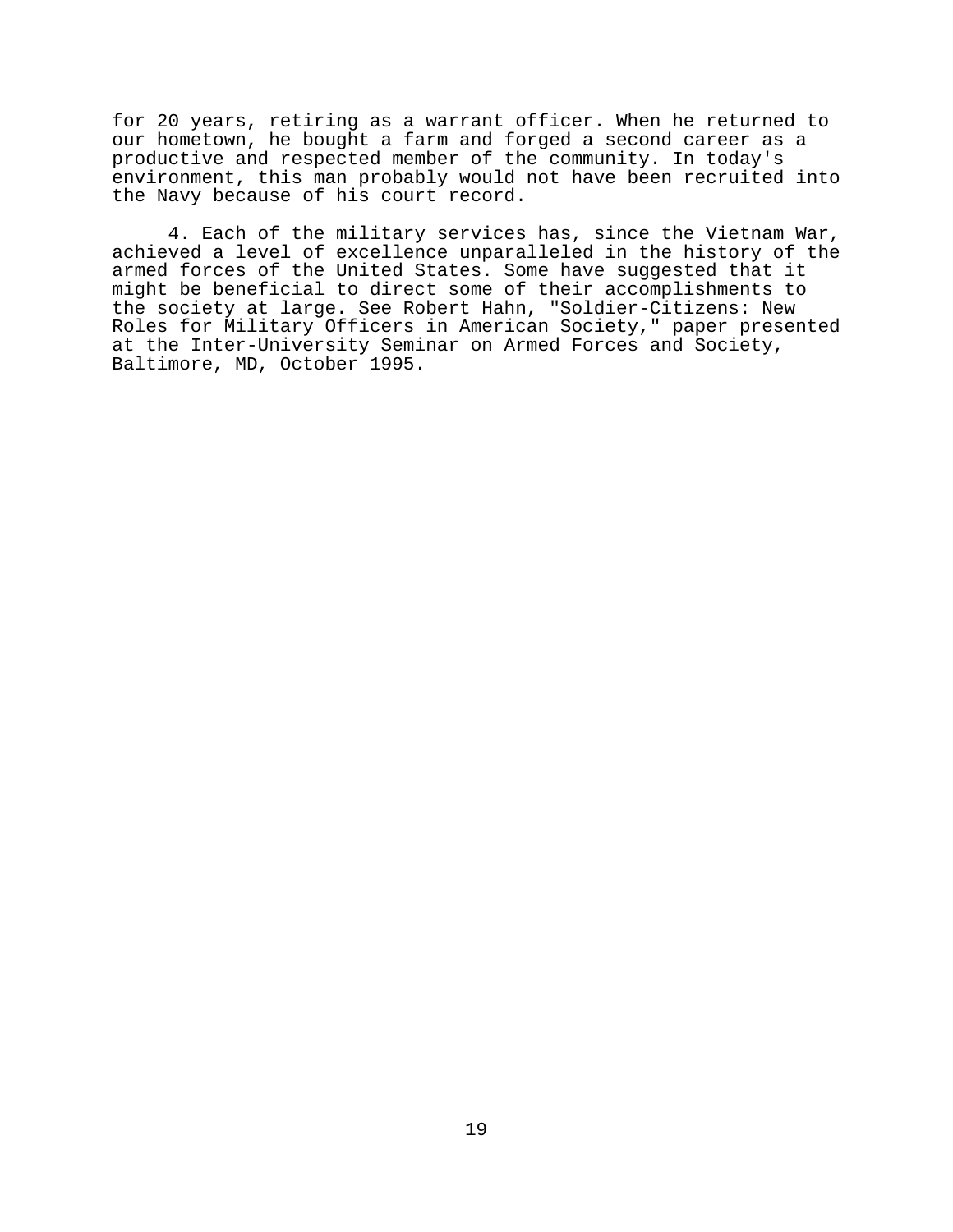# **MILITARY RELUCTANCE TO INTERVENE IN LOW-LEVEL CONFLICTS: A "CRISIS"?**

## Deborah D. Avant

When people write of the "crisis" in American civil-military relations, they are referring to many different issues. One of the most important is that advice by the military leadership increasingly hinders civilian decisions to use force, particularly in low-level conflicts. I think this argument is misguided. While agreeing with the crisis literature that the miliary's advice tends to be reticent, I think this is a problem that reflects a lack of consensus among *civilians* rather than military intransigence. Fur-thermore, I propose that the reluctance can be ameliorated only in the event of civilian agreement about the importance of low-level conflicts to national security goals. Finally, absent that agreement, there may be some policy benefits to military hesitation. Extending American military force when the consensus for action is not high has presented the United States with security disasters in the past. While we do not want the military to determine security goals, if military hesitancy makes civilian leaders think twice about difficult commitments for which there is not domestic support before the United States is involved, it may be a good thing.

In the ideal situation, the military acts as an agent of the civilian leadership, and ultimately the electorate. In agency relationships, there is always the potential that the agent's interests may be different than his superiors. For example, in the simplest terms, we can imagine a president, because he has to balance many objectives, preferring to get the most bang for the buck from the military; an individual military leader, however, may prefer instead to get the most bucks for the organization. Also, because the agent knows more about how he behaves when his superiors are not looking and often knows more about the issue he works on, he can often use his position to further his own interests. Thus superiors must think hard about how to select appropriate agents and monitor them to insure that they act as intended.

The choices made by various superiors concerning how to setup and monitor military organizations affect what kind of agency problems are most likely to occur. Because civilian leaders are also agents of their voters, political institutions are an important factor in deciding how civilians will decide to structure and monitor their militaries.<sup>1</sup> When civilian institutions unify power over the control of the military in one branch of government, civilians can exercise after the fact, or ex post, checks to punish military indiscretions relatively free from electoral costs.<sup>2</sup> This often biases organizations to anticipate civilian goals. When civilian institutions divide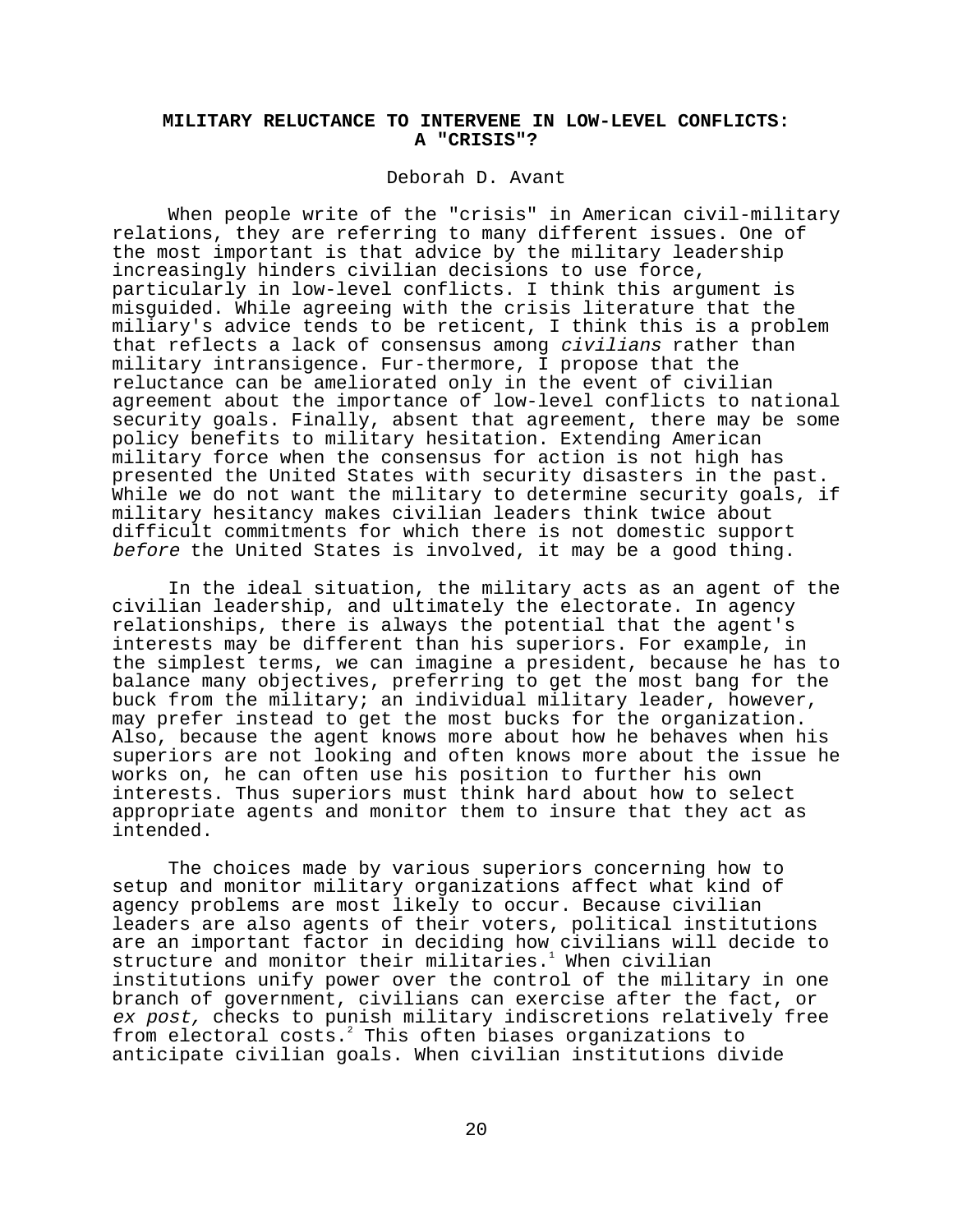power over the control of the military between a president and a legislature--as in the United States--oversight becomes more complicated.<sup>3</sup> There are two reasons why this is true.

First, the different electoral structures for the president and the Congress encourage disagreement between the institutions over policy goals.<sup>4</sup> When Congress wants the military to do one thing and the president another, the military is likely to align with the civilian preferences closest to its own. For example, after the Civil War, military leaders sided with Congress because both wanted a more activist reconstruction policy in the South. $\dot{\bar{\phantom{s}}}$ 

Second, and more often, disagreement between civilians can take the form of distrust between the different branches of government over the mechanisms by which to control the military. So, even though the president and Congress may agree on what they are telling the military to do, they may disagree about how to best monitor and oversee the organizations. Mechanisms that work well for the president may frustrate Congress. For example, despite the general agreement with goals of John F. Kennedy's "flexible response" doctrine, many members of Congress disapproved of Robert McNamara's methods of oversight. This disagreement allowed the Army greater discretion in interpreting Kennedy's call for more preparation in counterinsurgency.

Aside from these broad outlines, theories about delegation tell us to expect several patterns to emerge when multiple civilians compete for control over the military. First, the compromise that results often makes policy less efficient. So, while civilians may get what they want in general, they may have to pay too much, have to withstand delays, etc., and policy is likely to contain more slack.

Second, when civilians disagree, the military has an incentive to act strategically and play civilians off one another in order to gain support for its own preferences.<sup>8</sup> All things being equal, military opinions are more influential when civilians disagree on policy.

Finally, even regardless of the military's preferences, policy will tend to be conservative when civilians disagree. When civilians give military leaders competing signals about what is acceptable and require specific procedures to ensure that their preferences are reflected in policy, military leaders have reasons to take small, but well-fortified steps.9 For example, in the post-Cold War period, American military organizations have been asked to formulate plans for action in high risk areas, plans for action that do not risk casualties, and plans that can be undertaken in an era of reduced budgets. In specific instances, there may be no plans that satisfy all these criteria. But violating any one of them will bring the wrath of some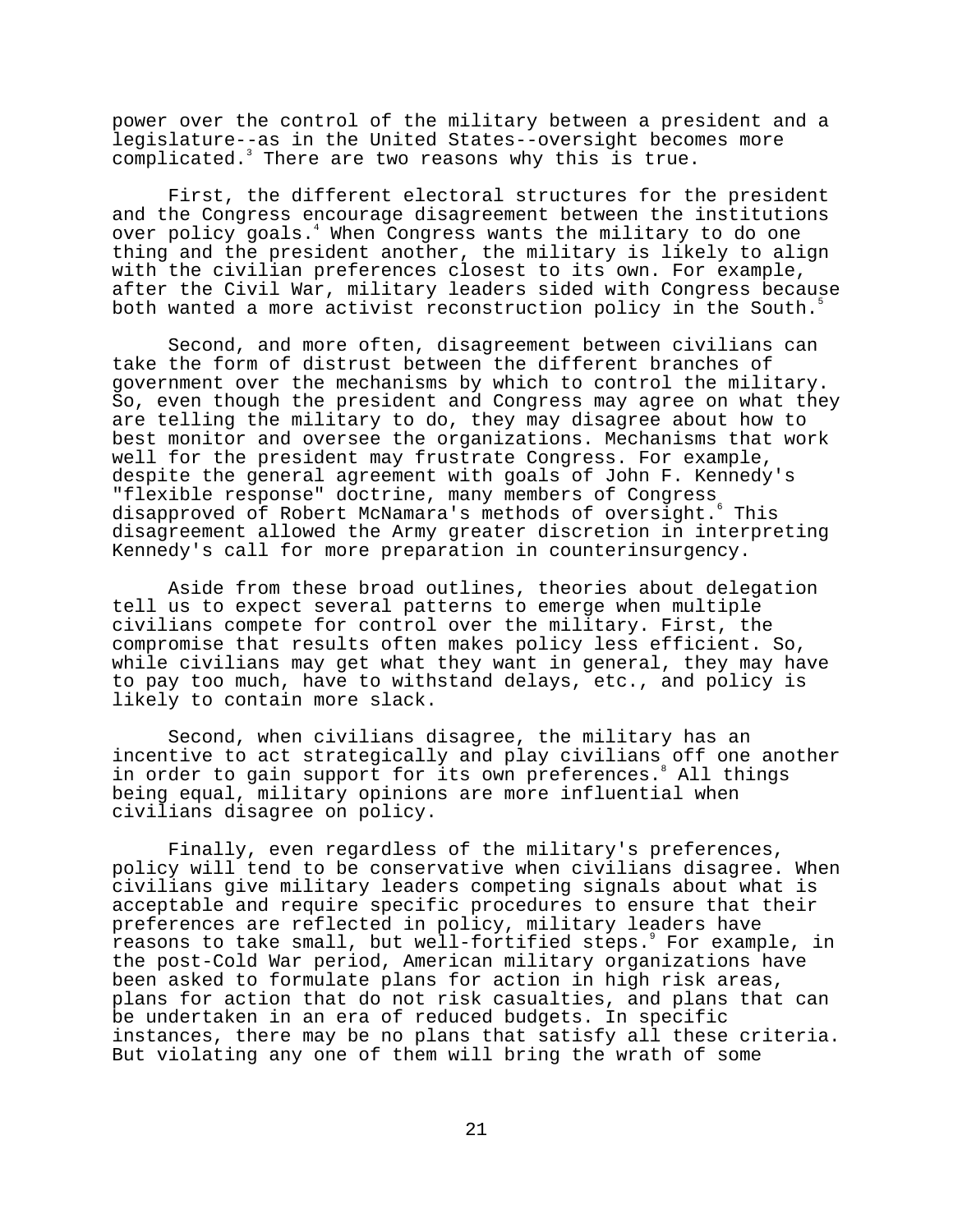portion of Congress or the administration to the organization. In these cases, we should expect military organizations to draw conservative plans that specify their awareness of the various civilian concerns in order to avoid blame after the fact.

In instances of divided civilian control, it is likely that policy outcomes will reflect civilian preferences most closely when civilians agree on policy goals. When they disagree on objectives, military advice will be couched in such a way as to reinforce the preferences of the civilians closest to the military position. In this case, military advice will have relatively more influence on outcomes. The tendency for civilian leaders to rely on more confining procedures when they disagree should lead the military to be more cautious about spelling out the costs and benefits of policy options and having clear criteria for success. $1$ 

Though space prevents an examination here, the cases to which the crisis literature has pointed support this logic. In Somalia, Haiti, and Bosnia, we tended to see military advice becoming public only when Congress took a publicly different stance from the president (the advice sometimes represented presidential opinion and sometimes congressional). Congressional articulation of conditions for intervention also prompted the military to push for clear and achievable goals that took heed of congressional conditions. Most importantly, in none of these crises did military advice drive policy. Initial civilian decisions against using force in Bosnia had more to do with alliance concerns and domestic political concerns than military reluctance. In the end, civilians decided to use force in Bosnia and Haiti despite military reservations and concerns.

## **The Costs and Benefits of Military Hesitancy**.

The crisis literature claims that military reluctance has constituted undue military influence on civilian decisions about the use of force. I have argued that when civilian control is divided and civilians disagree, we should expect the military to have more influence (particularly if its advice is conservative), and we should expect policy outcomes to be less efficient for any particular civilian preference; thus the "crisis" claims are overstated. It is nonetheless clear that military advice in recent crises has generally reflected a reluctance to intervene in low-level conflicts, and this reluctance has often frustrated at least a portion of the civilian leadership. Is this military reluctance a good thing?

Congressional scholars make competing arguments about the benefits and costs of presidential (divided) vs. parliamentary (united) governments. Presidential systems are held to create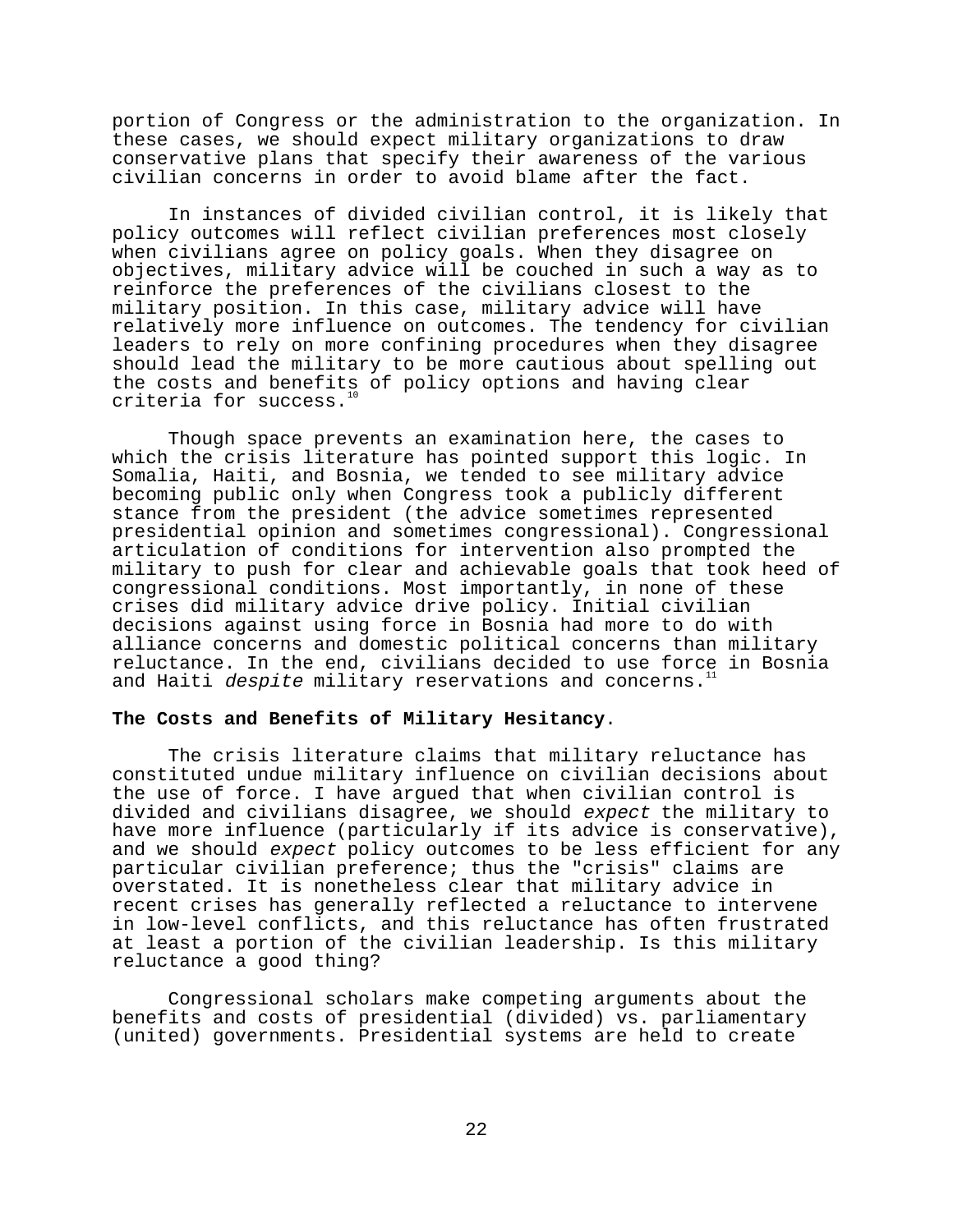unwieldy arrangements that do not allow countries to respond effectively to the international system. Parliamentary systems allow governments to respond quickly and efficiently. At the same time, however, proponents of divided systems argue that they guard against civilian indiscretion. Parliamentary systems purchase efficiency at a cost--they increase the risk of civilian errors.<sup>1</sup>

The crisis literature asserts that civilians have a right to be wrong.<sup>13</sup> With this claim, they may be reasoning in a similar way to proponents of parliamentary systems. The framers of the American Constitution, though, had significantly different worries. Their concern in structuring American institutions was to guard against civilian indiscretion--to make it harder for mistaken policy to go forward.

Just because the American system is working the way the framers intended does not make it right or best. The framers' concerns, however, have shaped American institutions and should be the starting point for realistic expectations about what we can expect from civilian and military leaders in the United States. Divided systems instill a set of behaviors and enforce them with electoral risks. Indeed, the impact of the recent conservative military advice is enhanced by its reflection of public and congressional concerns about limited wars.<sup>1</sup>

Encouraging leaders to ignore electoral risks may lead the country into policies that are unlikely to be sustained. Certainly, one of the most important lessons of the Vietnam War is that there are high costs to embarking on a policy that cannot be continued in the long term. In other words, it may be a good thing that the military is giving prudent advice before there is broad agreement between the president and Congress (or even between different Congress members or the public at large) about what are U.S. national security goals. Until there is a general consensus that the United States should be intervening in Bosnia, or Haiti, or Cuba, or any one of a number of similar contingencies that may arise, American interests (and the interests of our allies) may be served well by military wariness. Inaction may be frustrating, but action which only makes matters worse by its failure or lack of completion can lead to wasted resources, squandered lives, and institutional crises.

Barring constitutional reforms, there will always be more slack in the American polity than in a more unified system. If we want less slack, we need to focus our attention on the root cause--lack of consensus among civilian leaders. Trying to remedy an intermediary result--conservative advice from military leaders--is unlikely to work and could lead to even worse policy outcomes.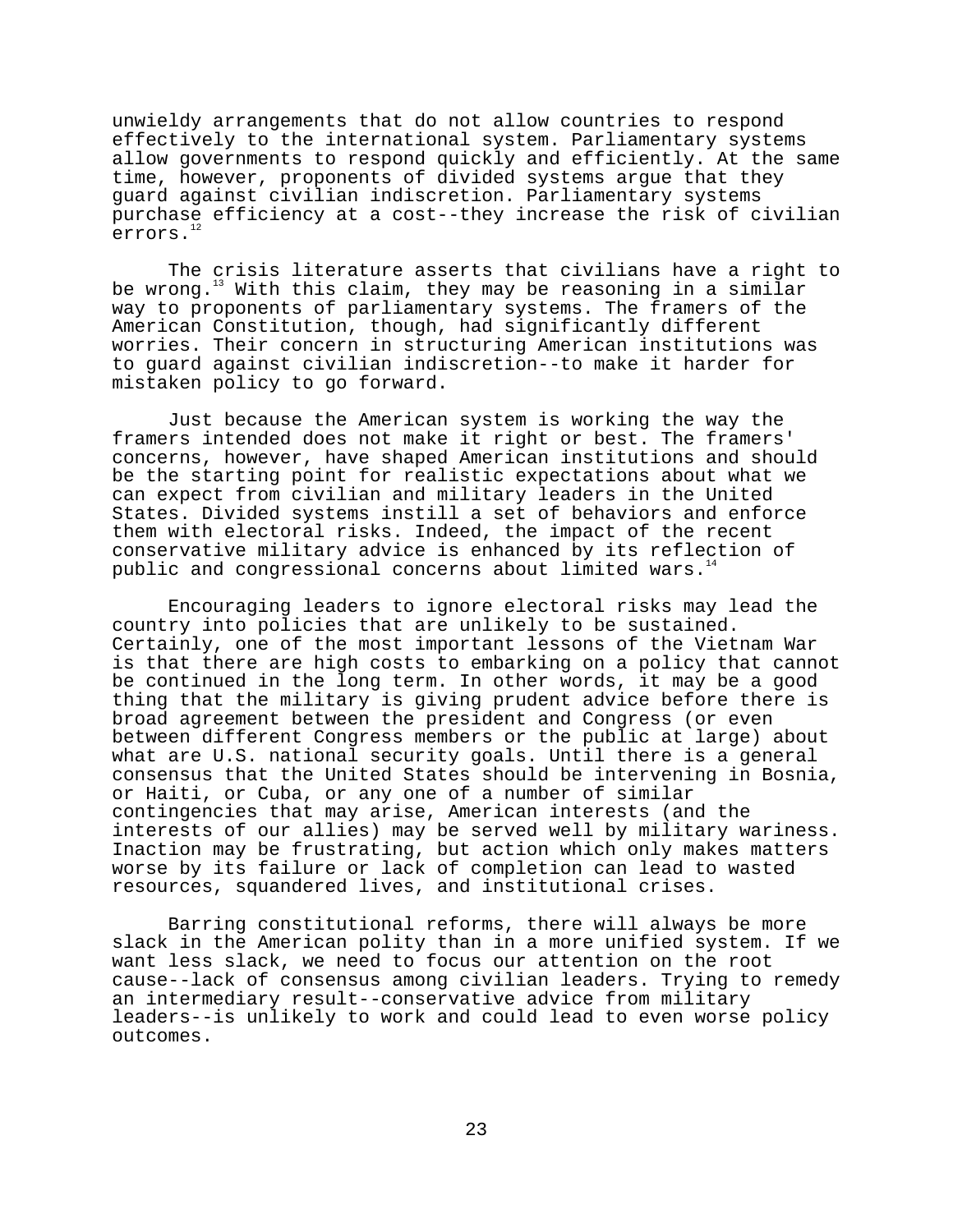## **Conclusion**.

Are the reluctant warriors out of control? Not quite.<sup>15</sup> Their conservatism makes sense as a response to the lack of consensus among the civilian leadership in the United States about the importance of low-level threats. The lack of consensus has been affected by both the uncertainty of the international environment and political institutions in the United States which encourage disagreement. When civilians disagree, the United States' institutional structure was designed to slow change. The system is working as intended, and the way we should expect it to, short of constitutional reform. Regardless, to the extent that there is a problem with the nation's willingness to use force, it is not a problem that will be solved by discouraging conservative military advice. The solution to the problem is to generate civilian consensus. Until the consensus about the conditions under which responding to low-level threats is important to American security, the military will not abandon its cautionary role.

#### **ENDNOTES**

1. Deborah D. GAvant, Political Institutions and Military Change: Lessons From Peripheral Wars, Ithaca: Cornell University Press, 1994; Terry Moe and Michael Caldwell, "The Institutional Foundations of Democratic Government: A Comparison of Presidential and Parliamentary Systems," Journal of Institutional and Theoretical Economics, 150, No. 1, 1994, pp. 171-195; Terry Moe, "The Politics of Structural Choice," in Oliver Williamson, ed., Organization Theory: From Chester Barnard to the Present and Beyond, New York: Oxford University Press, 1990.

2. This is because military leaders cannot appeal to another institutional branch, and there are thus fewer mechanisms by which civilian choices are likely to be questioned, and fewer electoral incentives to question leaders' incentives.

3. This logic can be extended to expect differences within the legislative branch (between the Senate and the House), and, at times, the judicial branch may be involved as well. The War Powers Act has prompted much legal attention of late. Representative Lowery sued President Reagan in 1983, Ron Dellums sued President Bush in 1990. See David Locke Hall, The Reagan Years: A Constitutional Perspective on War Powers and the Presidency, Boulder: Westview Press, 1991; Harold Koh, "Presidential War and Congressional Consent: The Law Professor's Memorandum in Dellums v. Bush," Stanford Journal Law, Vol. 27, Spring 1991, pp. 247-264.

4. See Moe, "The Politics of Structural Choice." Congressional interest in defense policy depends on the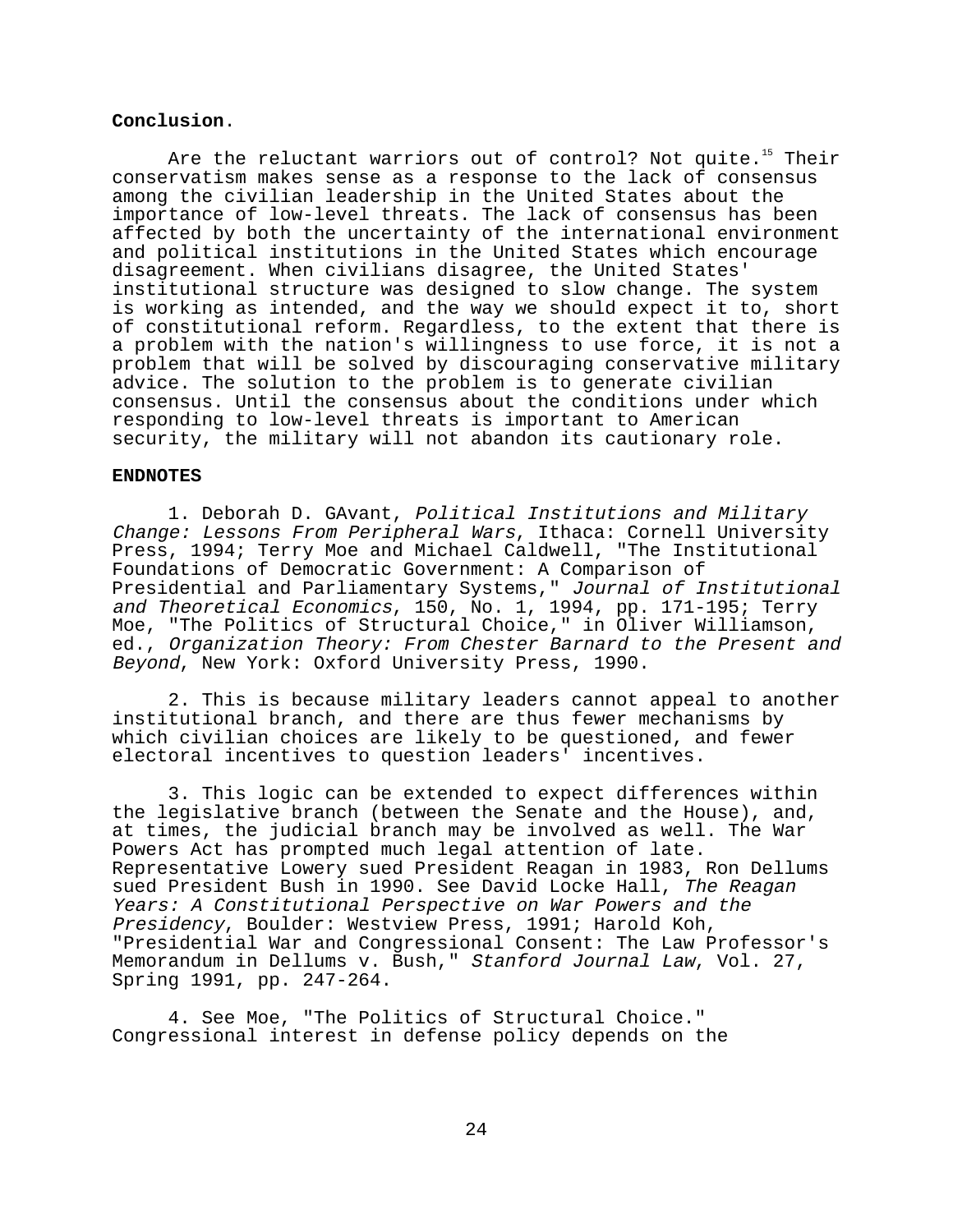importance of defense policy for congressional electoral prospects. See also, Avant, Political Institutions and Military Change, Chap. 2.

5. See Harold Hyman, "Johnson, Stanton, and Grant, American Historical Review, Vol. 65, 1960; Benjamin Thomas and Harold Hyman, Stanton: The Life and Times of Lincoln's Secretary of War, New York: Knopf, 1962, pp. 85-100; Russell F. Weigley, A History of the United States Army, Bloomington: University of Indiana Press, Chap. 12.

6. Richard K. Betts, Soldiers, Statesmen, and Cold War Crises, New York: Columbia University Press, 1991 edition, p. 44.

7. Avant, Political Institutions and Military Change.

8. Terry Moe, "An Assessment of the Positive Theory of Congressional Dominance," Legislative Studies Quarterly, Vol. 12, No. 4, November 1987, pp. 475-520.

9. See Mathew McCubbins and Benjamin Page, "A Theory of Congressional Delegation," in Mathew McCubbins and Terry Sullivan, eds., Congress: Structure and Policy, Cambridge: Cambridge University Press, 1987; and McNollgast, "Administrative Procedures as Instruments of Political Control," Journal of Law, Economics, and Organizations, Vol. 6, 1987.

10. By conservatism, I mean prudence and not ideological tendencies. Charles Cochran and Eloise Malone, "A Comparison of Naval Academy Plebes and College Freshmen Over 20 Years: 1974- 1994," paper presented at the Biennial International Conference of the Inter-University Seminar on Armed Forces and Society, October 20-22, 1995.

11. There were those in the military that supported the use of military force in Bosnia, most prominently, USAF Chief of Staff General Merrill A. McPeak.

12. See Maurice Durverger, "Which is the Best Electoral System?" in Arend Lijphart and Bernard Grofman, eds., Choosing an Electoral System, New York: Praeger, 1984; Arend Lijphart and Bernard Grofman, Electoral Laws and Their Political Consequences,<br>New York: Agathon, 1986; Arend Lijphart, Democracies: Patterns of Majoritarian and Consensus Government in Twenty-One Countries, New Haven: Yale University Press, 1984. Matthew Shugart and John Carey demonstrate that there are many intermediary systems and that number of parties, length of terms, electoral systems, and many other variables mediate these issues of basic constitutional design. This is argued in Matthew Shugart and John Carey, Presidents and Assemblies: Constitutional Design and Electoral Dynamics, Cambridge: Cambridge University Press, 1992.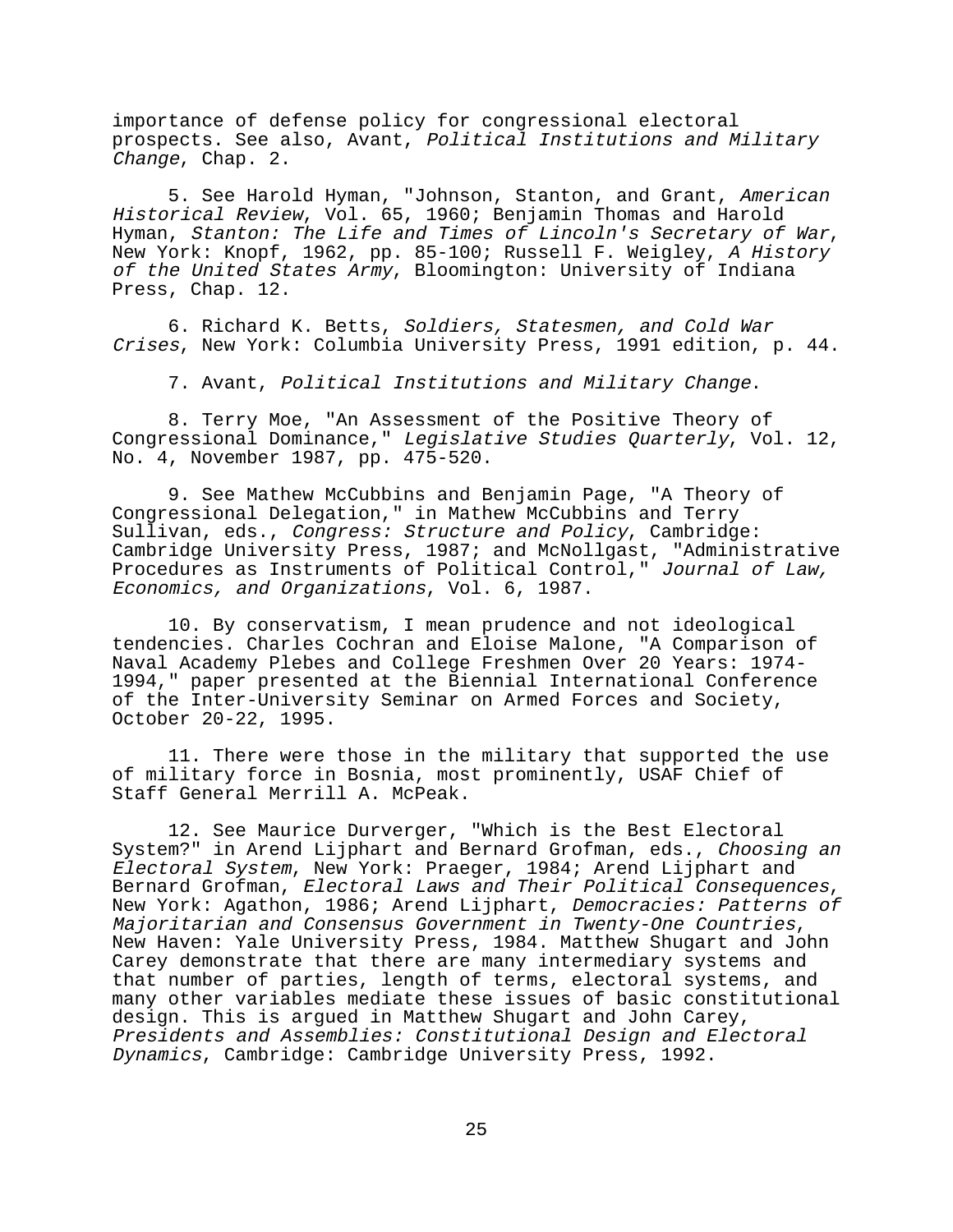13. Peter Feaver, "Civilian Control of the Military: American Civil-Military Relations in Theory and Practice," paper presented at the 1996 Annual Meeting of the Midwest Political Science Association, April 18-20, 1996, Chicago, IL.

14. Russell Weigley has long argued that it is difficult for the American military to pursue limited wars. This phenomenon has less to do with whether civilian leaders are in control and more to do with the electoral context within which leaders operate.

15. Even Richard Kohn agrees that "out of control" did not accurately characterize his argument. See "An Exchange on Civil-Military Relations," The National Interest, Summer, 1994, pp. 21- 31.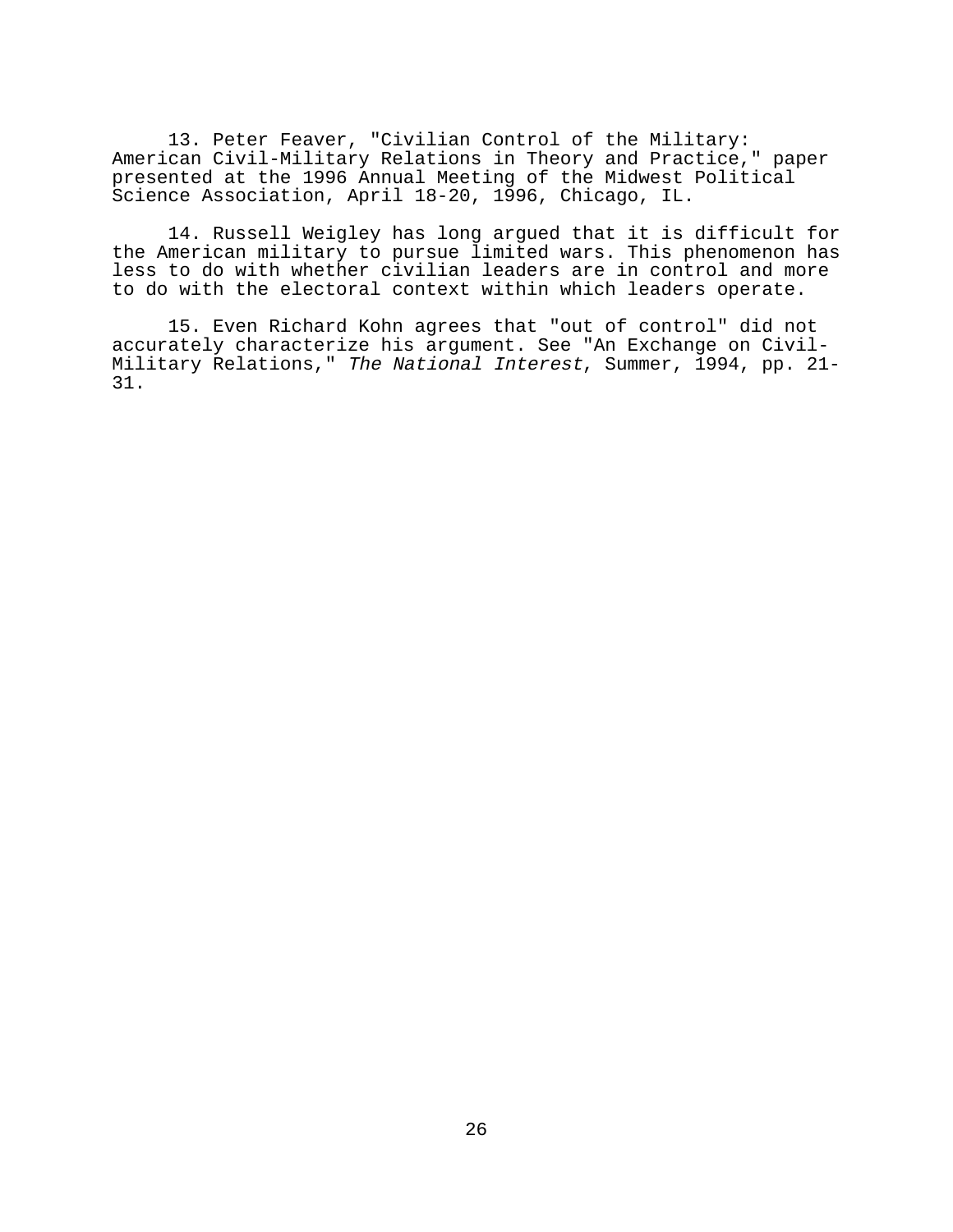### **ABOUT THE AUTHORS**

ADMIRAL STANLEY R. ARTHUR (USN, RETIRED) was Vice Chief of Naval Operations when he retired in 1995. He is now the Vice President for Navy Systems at Lockheed-Martin and Chairman of the Board of the Association of Naval Aviation. Admiral Arthur commanded Attack Squadron 164 and flew more than 500 combat missions during the Vietnam War. He was captain of the aircraft carrier USS Coral Sea, commanded Carrier Group Seven, and then the Seventh Fleet. During Operation DESERT STORM, Admiral Arthur served as Commander, U.S. Naval Forces Central Command, the largest U.S. naval armada assembled since World War II.

DEBORAH D. AVANT is Assistant Professor of Political Science in the Elliot School of International Affairs at George Washington University. She is the author of Political Institutions and Military Change: Lessons from Peripheral Wars, published by Cornell University Press in 1994. Her forthcoming article, "Are the Reluctant Warriors Out of Control?", will be published in Security Studies. Professor Avant earned her B.A., M.A., and Ph.D. degrees from the University of California at San Diego.

VINCENT DAVIS is the Patterson Chair Professor at the University of Kentucky's Patterson School of Diplomacy and International Commerce. He is the author, coauthor, and/or editor of a dozen books and hundreds of shorter works. Dr. Davis has held teaching and/or research positions at Princeton, Dartmouth, the Graduate School of International Studies, the Naval War College, and the Center for Strategic and International Studies. He is a member of the Council on Foreign Relations and also the International Institute for Strategic Studies. He is a retired Naval Reserve captain with a total of 34 years of commissioned service which included assignments as an intelligence officer and naval aviator. He earned his B.A. at Vanderbilt University and his M.A., M.P.A., and Ph.D. at Princeton University.

@NOINDENTBODY = DON M. SNIDER is the Olin Distinguished Visiting Professor of National Security Studies at the U.S. Military Academy at West Point, where he is on leave from his regular position as Director of Political-Military Studies at the Center for Strategic and International Studies, Washington, DC. Dr. Snider served three tours in Vietnam as a combat infantryman and later served as Director for Defense Policy on the National Security Council Staff in the White House during the Reagan and Bush administrations. He retired from the Army with the rank of colonel. Dr. Snider holds M.A. degrees in both economics and public policy from the University of Wisconsin. He earned his Ph.D. in international politics from the University of Maryland.